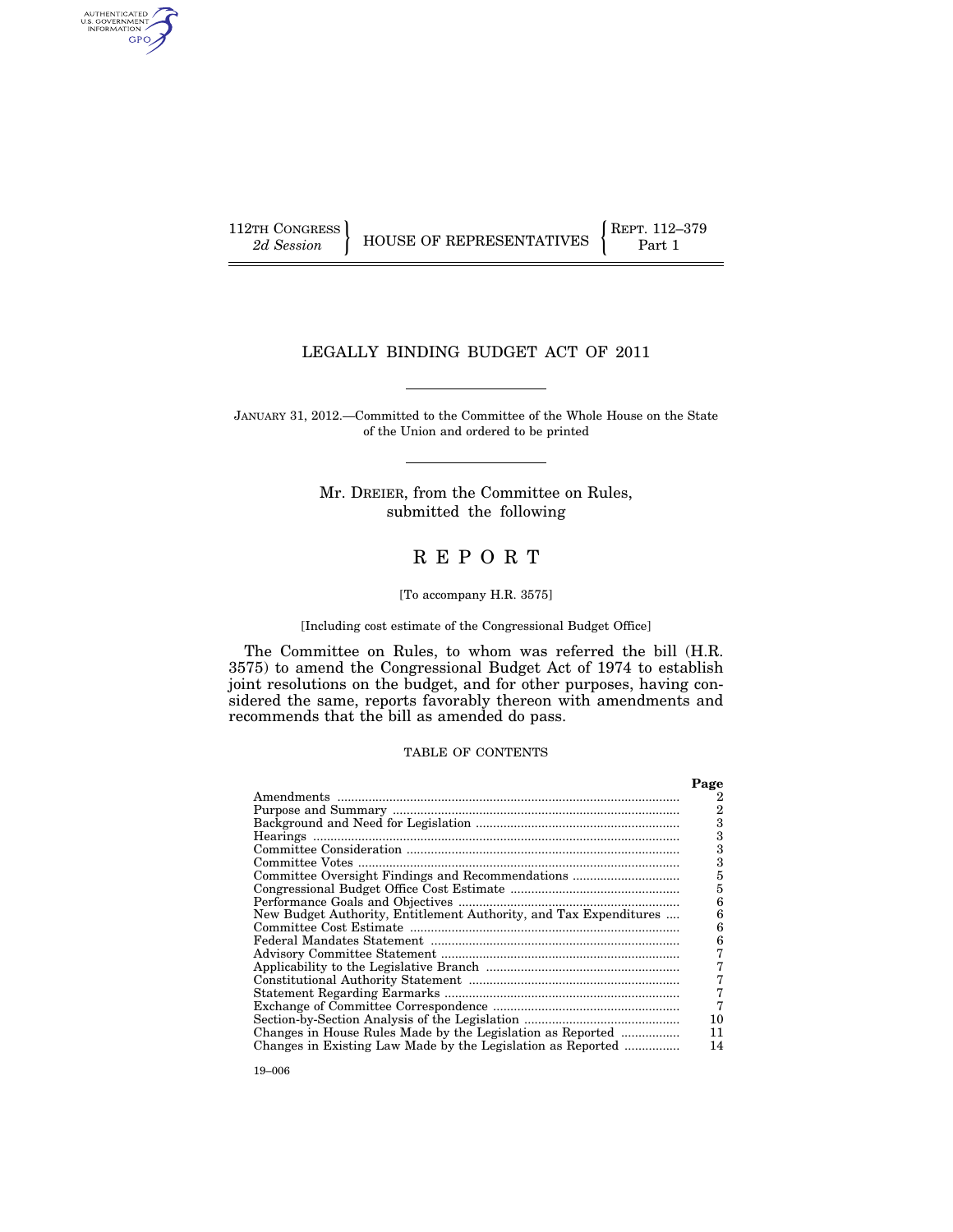### **AMENDMENTS**

The amendments are as follows (page and line numbers refer to the introduced bill):

Strike section 3 and insert:

### **SEC. 3. CONFORMING AMENDMENTS TO SECTION 300.**

Section 300 of the Congressional Budget Act of 1974 is amended by striking ''concurrent'' in each place it appears and inserting ''joint''.

Strike section 7 and insert:

### **SEC. 7. AUTOMATIC CONGRESSIONAL ENFORCEMENT OF JOINT RESOLUTION.**

(a) IN GENERAL.—Title III of the Congressional Budget Act of 1974 is amended by adding after section 315 the following new section:

## ''AUTOMATIC CONGRESSIONAL ENFORCEMENT OF JOINT **RESOLUTION**

''SEC. 316. For purposes of congressional enforcement under titles III and IV of this Act and the rules of the House of Representatives and the Senate, the aggregates, allocations, and any other matters that pertain solely to the Congress set forth in the joint resolution shall be considered as enforceable upon enactment or 15 days following presentment to the President, whichever occurs earlier.''.

(b) CONFORMING AMENDMENT.—The table of contents set forth in section 1(b) of the Congressional Budget and Impoundment Control Act of 1974 is amended by inserting after the item relating to section 315 the following new item:

''Sec. 316. Automatic congressional enforcement of joint resolution.''.

Page 6, strike lines 15 through 21 and redesignate succeeding sections accordingly.

### PURPOSE AND SUMMARY

H.R. 3575, the Legally Binding Budget Act of 2011, reforms the budget process by establishing a mechanism at the outset of the budget process to reach agreement between the House, Senate, and the President on the appropriate levels of budgetary resources for the upcoming fiscal year. This mechanism is a joint resolution on the budget, which has the force of law and, like all laws, requires the signature of the President (or a two-thirds majority of both Houses overriding a veto) to be enacted. However, if the President were to veto the joint budget resolution, or fail to sign it into law within 15 days, Congress will maintain its budget enforcement mechanisms by providing for automatic establishment of budget levels and allocations.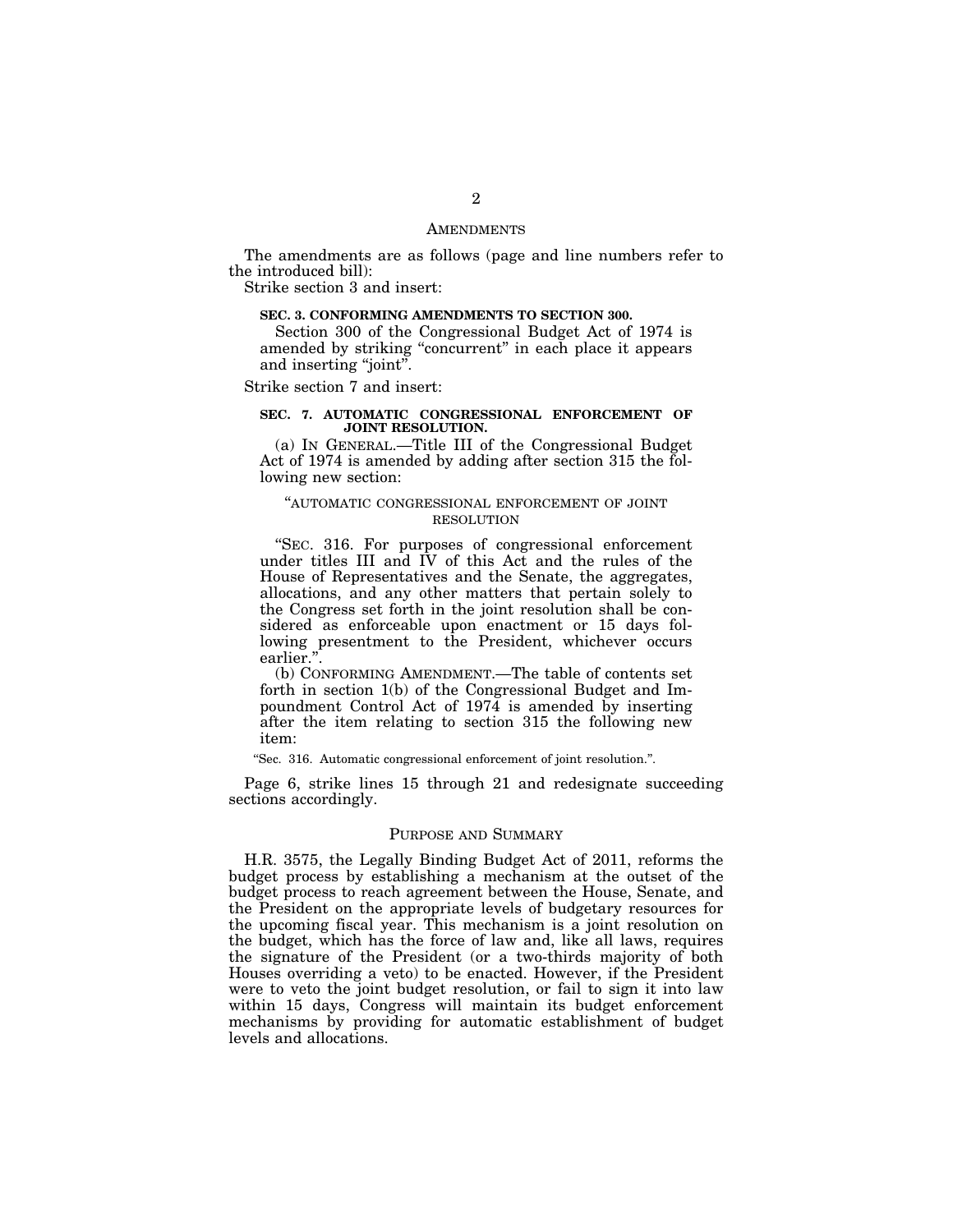### BACKGROUND AND NEED FOR LEGISLATION

The Congressional Budget Act of 1974 (CBA) established the annual concurrent resolution on the budget as the mechanism to develop, consider, and approve a comprehensive congressional budget plan. The budget resolution sets forth aggregate spending and revenue levels, spending totals by major functional categories, and may include reconciliation instructions to House or Senate committees. If adopted in identical form by both the House and Senate, the concurrent resolution serves as an agreement between the two chambers on a congressional budget plan for a session of Congress. A concurrent resolution is not presented to the President for a signature, and therefore, does not become law.

When the CBA was developed, Congress established a concurrent budget resolution to create a budget process that was largely independent of the President. The concurrent budget resolution was intended to be Congress' response to the President's submitted budget. Critics have argued that the current budget resolution process often results in negotiations beginning late in the budget process as opposed to the beginning of the process, making it more difficult for the two branches to eventually reconcile their differences.

In fact, since the creation of the budget resolution in 1974, all regular appropriation bills have been enacted by October 1, which is the beginning of the fiscal year, just four times—in 1976, 1988, 1994, and 1996.

Since the enactment of the CBA, reformers have frequently discussed the prospect of converting concurrent budget resolutions to joint resolutions as a potential solution to often stalled budget negotiations.

H.R. 3575, introduced by Rep. Diane Black (R–TN) on December 7, 2011, would establish a joint resolution on the budget that with the force of law, would foster early cooperation between the House, Senate, and the President in the budget process and lay a clearer path to finalizing budget resolution policies.

## **HEARINGS**

The Committee on Rules did not hold hearings on this measure.

The Committee on the Budget held two oversight hearings on the budget process where witnesses dissused the topic of joint budget resolutions. On September 21, 2011, they held a hearing entitled "The Broken Budget Process: Perspectives of Former CBO Directors''; ''The Broken Budget Process: Prespectives from Budget Experts'' was held on September 22, 2011.

### COMMITTEE CONSIDERATION

The Committee on Rules met on January 23, 2012 in open session and ordered H.R. 3575 favorably reported to the House with an amendment by a record vote of 5 yeas and 2 nays, a quorum being present.

### COMMITTEE VOTES

Clause 3(b) of rule XIII of the Rules of the House of Representatives requires the Committee to list the record votes on the motion to report legislation and amendments thereto. A motion by Mr. Ses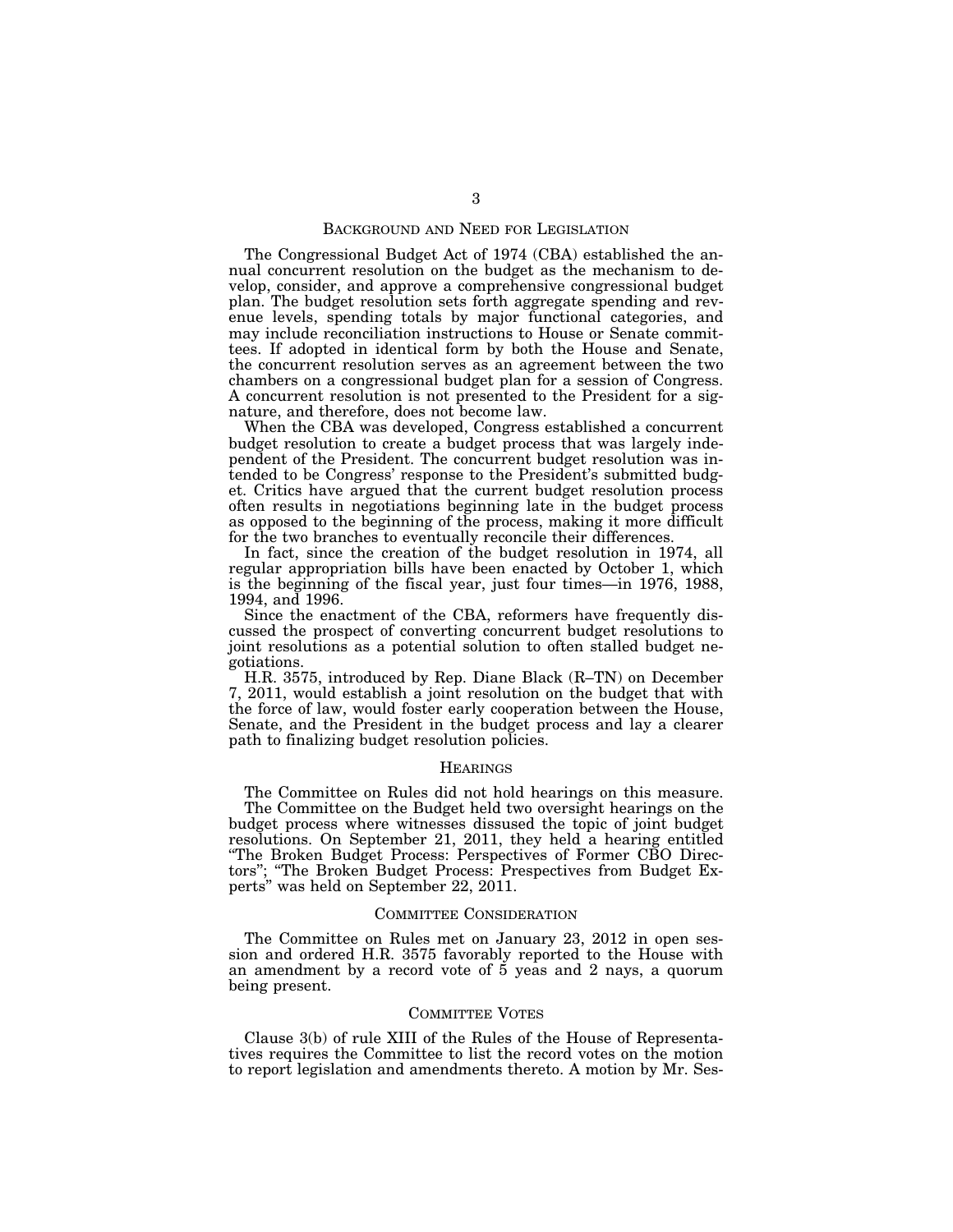sions to report the bill, as amended, to the House with a favorable recommendation was agreed to by a record vote of 5 yeas and 2 nays, a quorum being present.

The names of Members voting for and against follow:

### Rules Committee Record Vote No. 181

Motion by Mr. Sessions to report the bill, as amended, to the House with a favorable recommendation. Agreed to: 5 yeas and 2 nays.

| <b>Majority Members</b> | Vote | <b>Minority Members</b> | Vote |
|-------------------------|------|-------------------------|------|
| Mr. Sessions            | Yea  |                         |      |
|                         |      | Mr. McGovern            | Nav  |
|                         |      |                         |      |
|                         |      | Mr. Polis               | Nav  |
| Mr. Nugent              | Yea  |                         |      |
| Mr. Scott               | Yea  |                         |      |
|                         |      |                         |      |
| Mr. Dreier, Chairman    | Yea  |                         |      |

The Committee also disposed of the following amendments by record vote:

## Rules Committee Record Vote No. 179

Amendment by Mr. McGovern #1a to the Dreier amendment #1 to strike section 7 from the bill. Not agreed to: 2 yeas and 5 nays.

| <b>Majority Members</b> | Vote | <b>Minority Members</b> | Vote |
|-------------------------|------|-------------------------|------|
| Mr. Sessions            | Nay  |                         |      |
| Mr. Bishop of Utah      | Nay  | Mr. McGovern            | Yea  |
|                         |      | Mr. Polis               | Yea  |
|                         | Nav  |                         |      |
|                         | Nav  |                         |      |
| Mr. Dreier, Chairman    | Nay  |                         |      |

## Rules Committee Record Vote No. 180

Amendment by Mr. Dreier #1, striking provisions relating to the schedule for consideration of the budget and inclusion of matter related to the debt limit, and clarifying the exepedited procedures in the bill. Agreed to: 5 yeas and 2 nays.

| <b>Majority Members</b> | Vote | <b>Minority Members</b> | Vote |
|-------------------------|------|-------------------------|------|
| Mr. Sessions            | Yea  |                         |      |
| Ms. Foxx                | Yea  | Mr. McGovern            | Nav  |
| Mr. Bishop of Utah      |      |                         |      |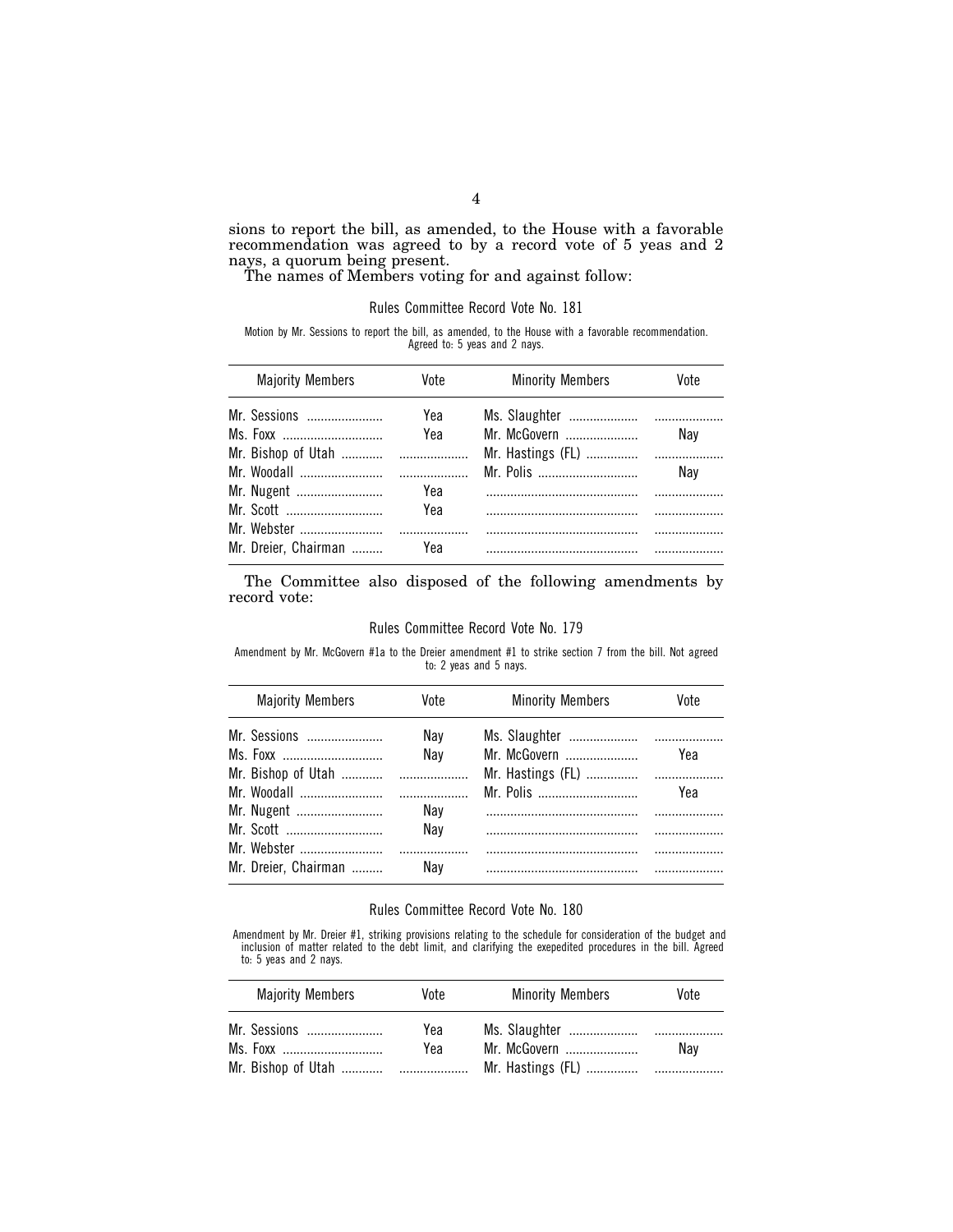### Rules Committee Record Vote No. 180—Continued

Amendment by Mr. Dreier #1, striking provisions relating to the schedule for consideration of the budget and inclusion of matter related to the debt limit, and clarifying the exepedited procedures in the bill. Agreed to: 5 yeas and 2 nays.

| <b>Majority Members</b> | Vote | <b>Minority Members</b> | Vote |
|-------------------------|------|-------------------------|------|
|                         |      | Mr. Polis               | Nav  |
| Mr. Nugent              | Yea  |                         |      |
| Mr. Scott               | Yea  |                         |      |
|                         |      |                         |      |
| Mr. Dreier, Chairman    | Yea  |                         |      |

COMMITTEE OVERSIGHT FINDINGS AND RECOMMENDATIONS

Pursuant to clause 3(c)(1) of rule XIII of the Rules of the House of Representatives, the Committee made findings and recommendations that are reflected in this report.

### CONGRESSIONAL BUDGET OFFICE COST ESTIMATE

Pursuant to clause  $3(c)(3)$  of rule XIII of the Rules of the House of Representatives, the following is the cost estimate provided by the Congressional Budget Office pursuant to section 402 of the Congressional Budget Act of 1974:

> U.S. CONGRESS, CONGRESSIONAL BUDGET OFFICE, *Washington, DC, January 27, 2012.*

Hon. DAVID DREIER,

*Chairman, Committee on Rules,* 

*House of Representatives, Washington, DC.* 

DEAR MR. CHAIRMAN: The Congressional Budget Office has prepared the enclosed cost estimate for H.R. 3575, the Legally Binding Budget Act of 2012.

If you wish further details on this estimate, we will be pleased to provide them. The CBO staff contact is Jared Brewster.

Sincerely,

### DOUGLAS W. ELMENDORF.

Enclosure.

## *H.R. 3575—Legally Binding Budget Act of 2012*

H.R. 3575 would change the procedures for considering the Congressional budget resolution. CBO estimates that enacting H.R. 3575, by itself, would not have a significant impact on the federal budget. Any impact on the budget would depend on the extent of future legislative actions by the Congress and the President. Enacting H.R. 3575 would not affect direct spending or revenues; therefore, pay-as-you-go procedures do not apply.

The bill would change the budget resolution from a concurrent resolution (a legislative measure that is passed by both the House and Senate, but is not signed into law) to a joint resolution (a measure passed by both Houses of Congress, and signed into law by the President). Under H.R. 3575, if a budget resolution is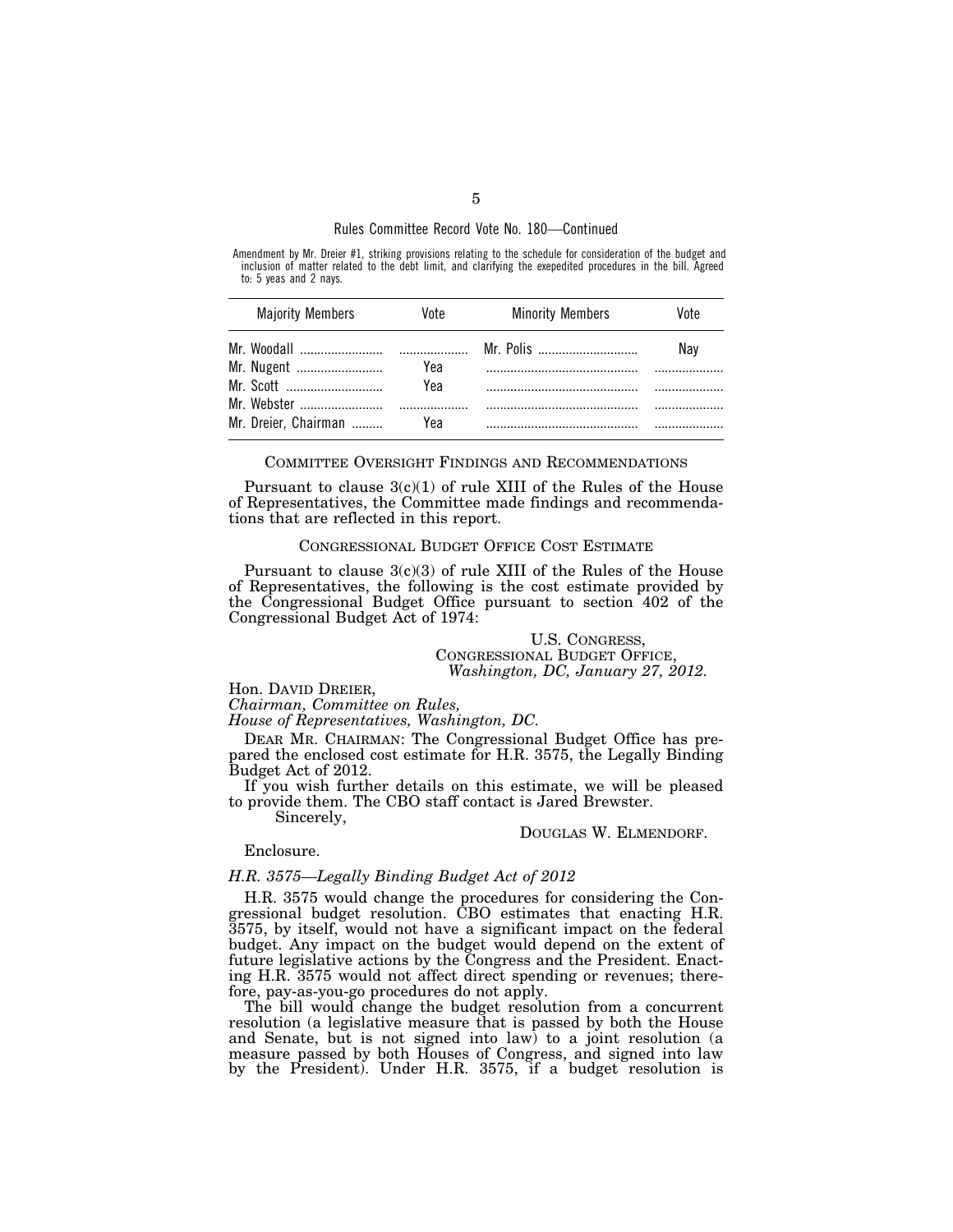cleared by the Congress, the items contained in that resolution that pertain solely to the Congress would be enforceable upon enactment or 15 days after it is presented to the President, whichever occurs earlier.

The impact of H.R. 3575 would depend on future actions of the Congress and the President. Therefore, this bill would not—by itself—have a significant impact on the federal budget. However, requiring a budget resolution to be signed into law may lead to additional difficulties in establishing the guidelines required for the Congressional budget process. CBO estimates that any additional administrative costs for implementing H.R. 3575 would not be significant because both the executive branch and the Congress already carry out activities similar to those that would be involved in preparing and responding to Presidential budget proposals.

H.R. 3575 contains no intergovernmental or private-sector mandates, as defined in the Unfunded Mandates Reform Act, and—by itself—would have no impact on the budgets of state, local, or tribal governments. Any budgetary effects would depend on subsequent legislative action.

The CBO staff contact for this estimate is Jared Brewster. The estimate was approved by Theresa Gullo, Deputy Assistant Director for Budget Analysis.

### PERFORMANCE GOALS AND OBJECTIVES

Pursuant to clause  $3(c)(4)$  of rule XIII of the Rules of the House of Representatives, the Committee establishes the following performance related goals and objectives for this legislation:

The legislation will reform the budget process by establishing a mechanism at the beginning of the budget process to reach agreement between the House, Senate, and the President on the appropriate levels of budgetary resources for the upcoming fiscal year.

## NEW BUDGET AUTHORITY, ENTITLEMENT AUTHORITY, AND TAX EXPENDITURES

In compliance with clause  $3(c)(2)$  of rule XIII of the Rules of the House of Representatives, the Committee adopts as its own the estimate of new budget authority, entitlement authority, or tax expenditures or revenues contained in the cost estimate prepared by the Director of the Congressional Budget Office pursuant to section 402 of the Congressional Budget Act of 1974.

## COMMITTEE COST ESTIMATE

The Committee adopts as its own the cost estimate prepared by the Director of the Congressional Budget Office pursuant to section 402 of the Congressional Budget Act of 1974.

### FEDERAL MANDATES STATEMENT

The Committee adopts as its own the estimate of Federal mandates prepared by the Director of the Congressional Budget Office pursuant to section 423 of the Unfunded Mandates Reform Act.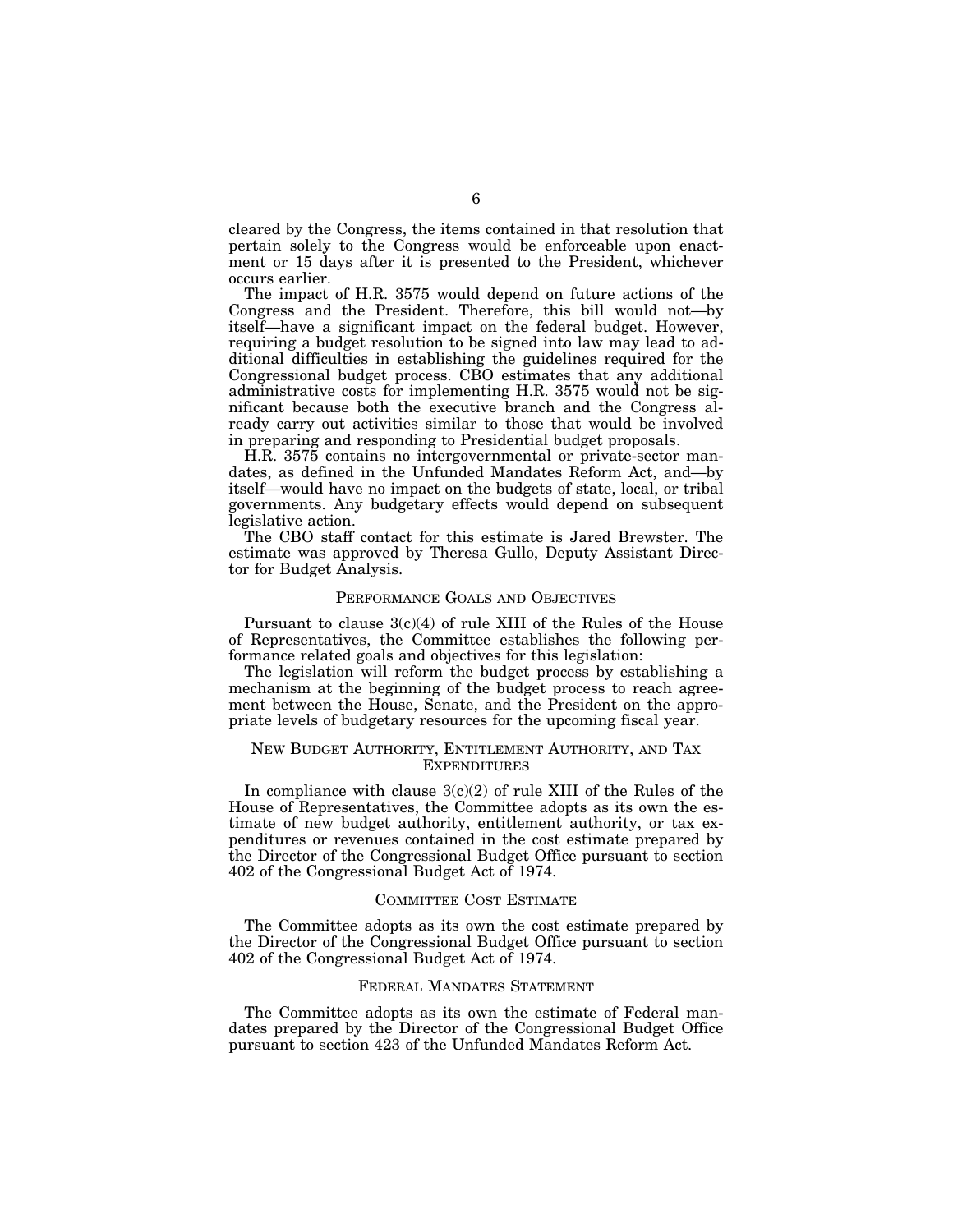### ADVISORY COMMITTEE STATEMENT

No advisory committees within the meaning of section 5(b) of the Federal Advisory Committee Act were created by this legislation.

## APPLICABILITY TO THE LEGISLATIVE BRANCH

The Committee finds that the legislation does not relate to the terms and conditions of employment or access to public services or accommodations within the meaning of the section 102(b)(3) of the Congressional Accountability Act.

### CONSTITUTIONAL AUTHORITY STATEMENT

Pursuant to clause  $3(d)(1)$  of rule XIII of the Rules of the House of Representatives, the Committee finds that the Constitutional Authority of Congress to enact this legislation is provided by Article 1, section 5, clause 2 (relating to the right of each House of Congress to determine the rules of its proceedings), and section 9, clause 7 (relating to the prohibition on drawing money from the treasury but in consequence of appropriations made by law).

### STATEMENT REGARDING EARMARKS

In compliance with clause 9 of rule XXI of the Rules of the House of Representatives, the Committee finds that H.R. 3575 does not contain any congressional earmarks, limited tax benefits, or limited tariff benefits as defined in clause 9 of rule XXI.

### EXCHANGE OF COMMITTEE CORRESPONDENCE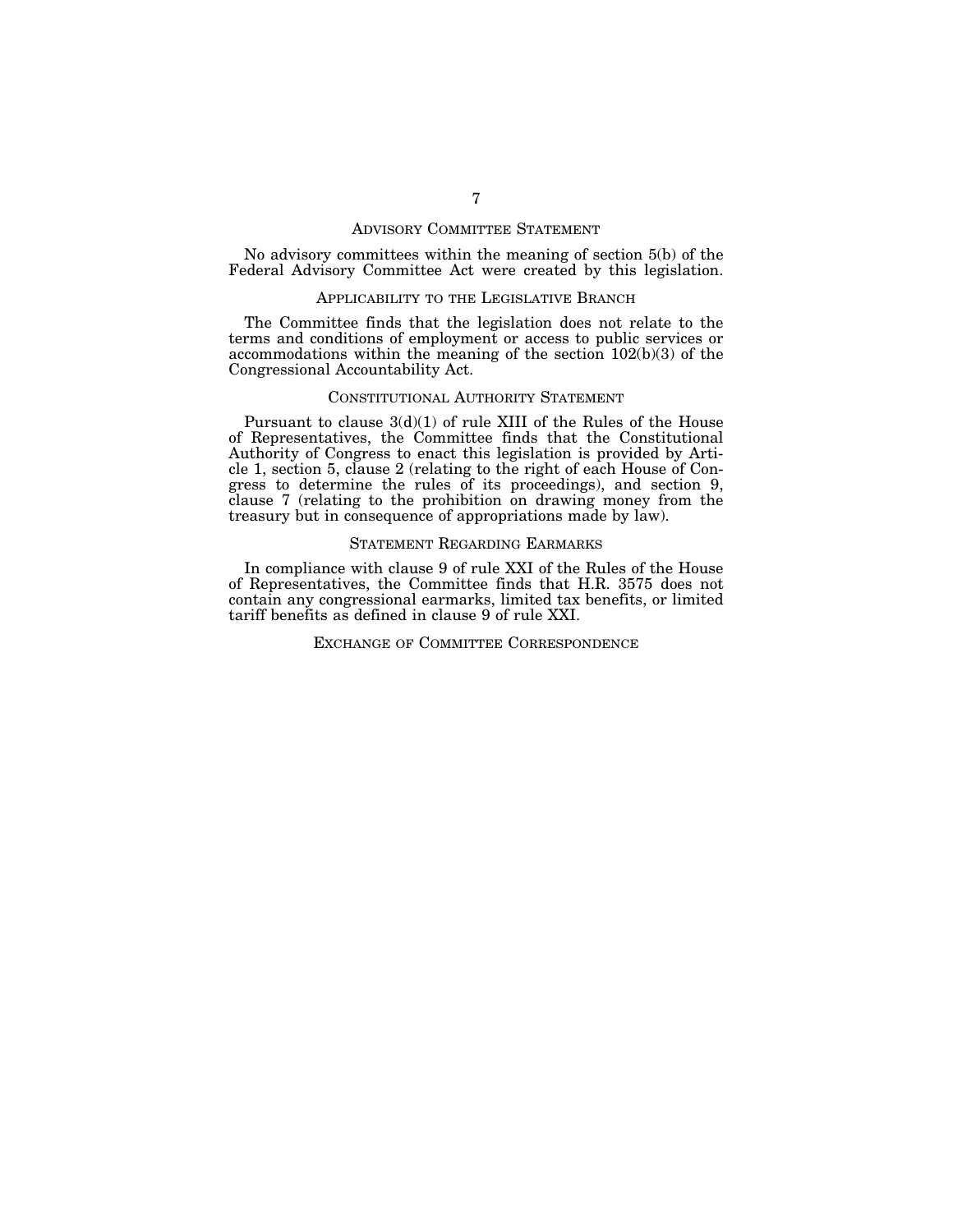PAUL RYAN, WISCONSIN AUSTIN SMYTHE, STAFF DIRECTOR



8

CHRIS VAN HOLLEN, RANKING MEMBER THOMAS S. KAHN, MINORITY STAFF DIRECTOR

## **A.S. House of Representatives** COMMITTEE ON THE BUDGET **Wlashington, DE 20515**

January 24, 2012

The Honorable David Dreier Chairman Committee on Rules H-312, The Capitol Washington, D.C. 20515

Dear Chairman Dreier:

I am writing concerning H.R. 3575, the Legally Binding Budget Act of 2012, which was expected to be marked up in the Committee on Rules this week.

As you know, the Committee on the Budget has jurisdiction over the budget of the United States. In this bill, section 3 of the Congressional Budget Act of 1974 is amended adding a joint resolution on the budget. Section 304 of this bill permits the chairman of the Budget Committee to adjust levels as needed for the enforcement of the budget resolution. In order to expedite House consideration of H.R. 3575, the Committee will forgo action on the bill. This is being done with the understanding that it does not in any way prejudice the Committee with respect to the appointment of conferees or its jurisdictional prerogatives on this or similar legislation.

I would appreciate your response to this letter, confirming this understanding with respect to H.R. 3575, and would ask that a copy of our exchange of letters on this matter be included in the Congressional Record during Floor consideration.

relv. Paul Ryan

Chairman

The Honorable John Boehner cc: The Honorable Eric Cantor The Honorable Kevin McCarthy The Honorable Nancy Pelosi The Honorable Steny Hoyer The Honorable Chris Van Hollen The Honorable Sander M. Levin Mr. John Sullivan, Parliamentarian

(202) 226-7270

207 Cannon House Office Building PRINTED ON RECYCLED PAPER

e-mail: budget@mail.house.gov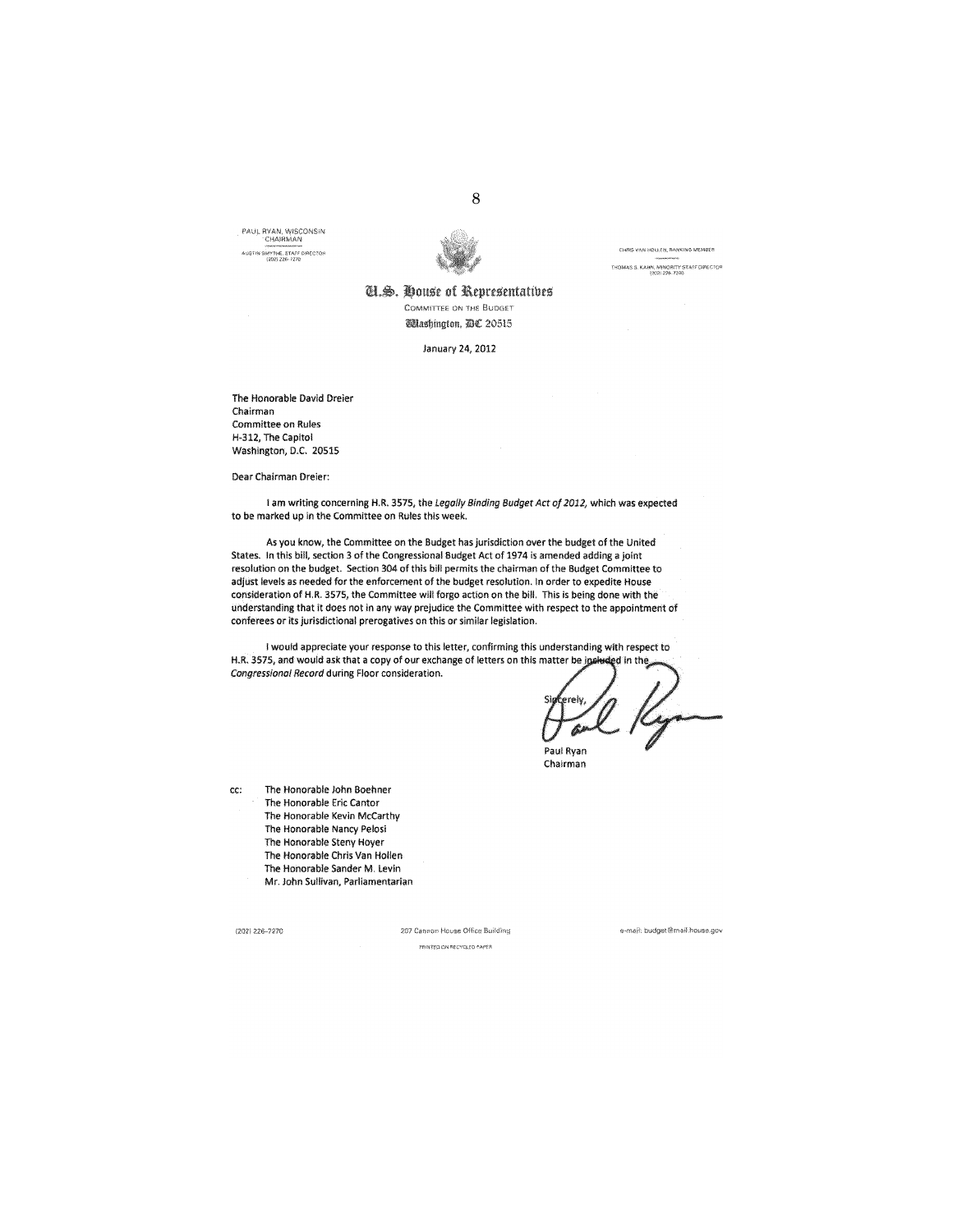DAVID DREIER, CALIFORNIA CHAR



ONE HUNDRED TWELFTH CONGRESS LOUISE M. SLAUGHTER, NEW YORK S P. MOGOVERN, MASSACHUSETTS<br>ALGEE L. HASTINGS, FLORIDA<br>JARED POLIS, COLORADO M. LACKEY, MANORITY STAPP DIRECT MINORITY OFFICE<br>H-152, The Oarmo<br>Home Resumer

January 24, 2012

The Honorable Paul Ryan Chairman Committee on the Budget 207 Cannon House Office Building Washington, D.C. 20515

Dear Chairman Ryan:

Thank you for your letter regarding H.R. 3575, the Legally Binding Budget Act of 2012, which the Committee on Rules ordered reported on January 23, 2012.

I acknowledge your committee's jurisdictional interest in this legislation and appreciate your cooperation in moving the bill to the House floor expeditiously. I agree that your decision to forego further action on the bill will not prejudice the Committee on the Budget with respect to its jurisdictional prerogatives on this or similar legislation. I will include a copy of your letter and this response in the Committee's report on the bill and the Congressional Record when the House considers the legislation.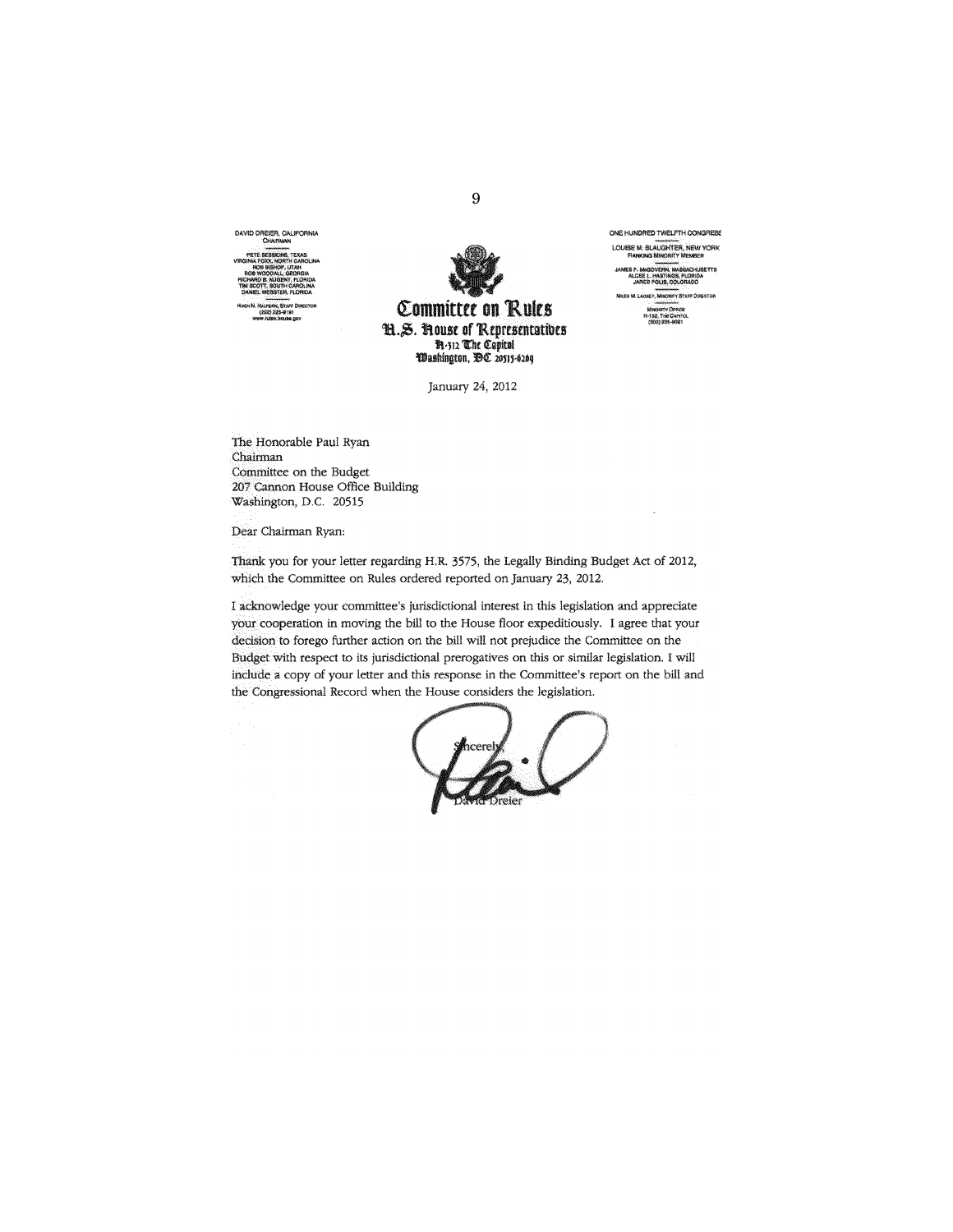### SECTION-BY-SECTION ANALYSIS OF THE LEGISLATION

### *Section 1. Short Title.*

This section provides the short title for the bill, the ''Legally Binding Budget Act of 2011.''

## *Sec. 2. Definitions.*

This section strikes the definition of the term ''concurrent resolution on the budget'' from section 3 of the Congressional Budget Act of 1974 (CBA) and inserts a new definition of the term ''joint resolution on the budget''.

### *Sec. 3. Conforming Amendments to Section 300.*

This section makes conforming changes to the schedule for consideration of the budget to reflect the change from using a concurrent resolution to a joint resolution.

## *Sec. 4. Amendments to Section 303 and Conforming Amendments.*

This section makes conforming changes to the section 303 of the CBA to reflect the change from using a concurrent resolution to a joint resolution.

## *Sec. 5. Permissible Revisions of Budget Resolutions.*

This section revises section 304 of the CBA to provide that a joint resolution on the budget enacted into law may be amended by another joint resolution.

## *Sec. 6. Limitations on the Content of Budget Resolutions.*

This section clarifies that it will not be in order in the House of Representatives or in the Senate to consider any joint resolution on the budget or any amendment thereto or conference report thereon that include extraneous matters not listed in sections 301(a) or (b) of the CBA. The Committee intends that the joint resolution contain only those matters that have traditionally been included in past budget resolutions, and not be used as a vehicle for substantive changes in law.

### *Sec. 7. Automatic Congressional Enforcement of Joint Resolution.*

This section adds a new section to title III of the CBA, which provides that if the President vetoes a joint resolution on the budget, or fails to sign it into law within 15 days, the aggregates, allocations, and any other matters that pertain solely to the Congress set forth in that joint resolution will, for purposes of titles III and IV, and be enforceable in the House of Representatives and the Senate as if the joint resolution had been enacted.

### *Sec. 8. Additional Amendments to the Congressional Budget Act of 1974 to Effectuate Joint Resolutions on the Budget.*

This section makes conforming amendments to sections 301, 302, 303, 304, 305, 308, 310, 311, 312, 314, 405, and 904 of the CBA to reflect the change from using a concurrent resolution to a joint resolution.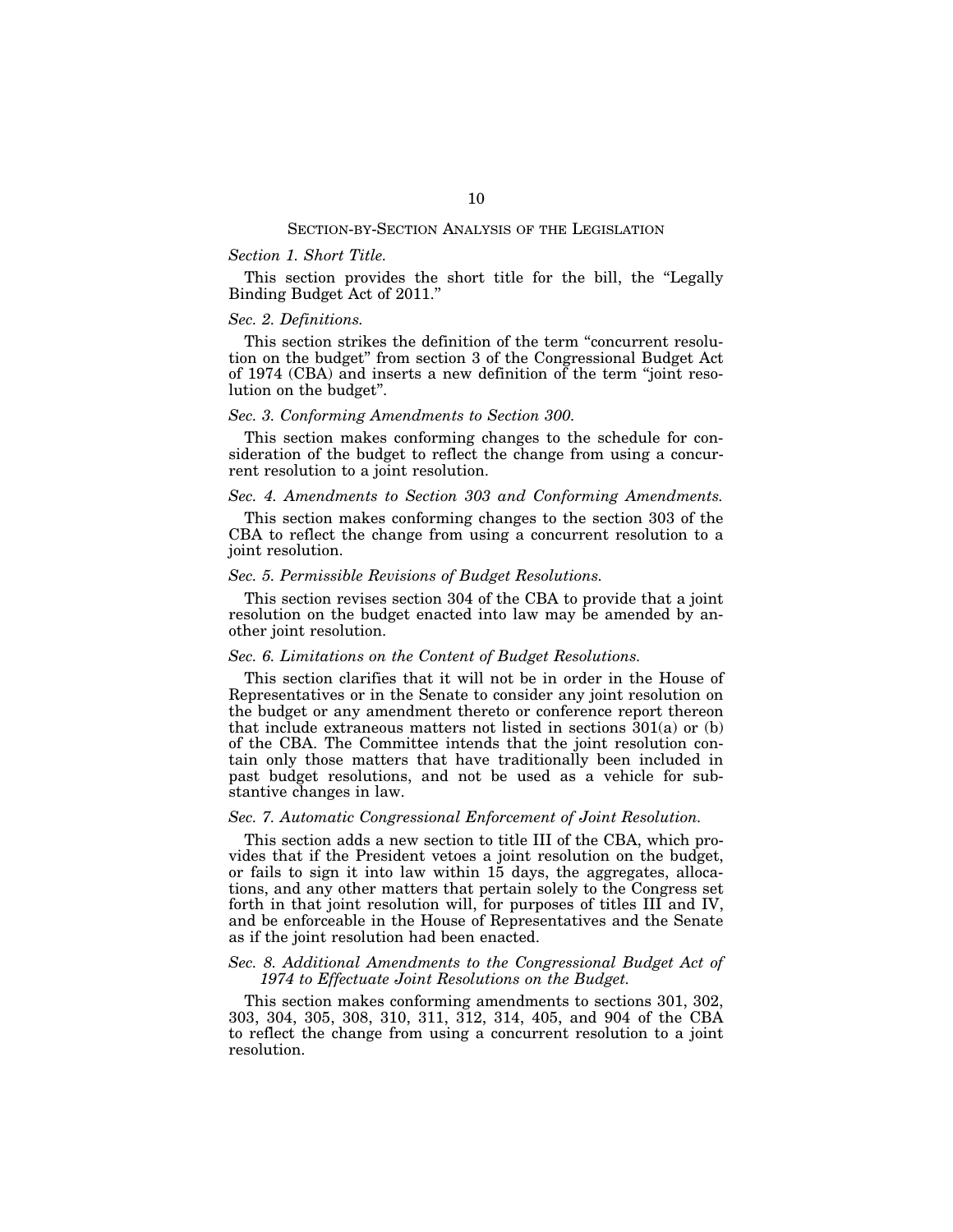## *Sec. 9. Amendments to the Rules of the House of Representatives to Effectuate Joint Budget Resolutions.*

This section makes conforming amendments to clauses  $1(d)(1)$ ,  $4(a)(4)$ ,  $4(b)(2)$ ,  $4(f)(1)(A)$ , and  $4(f)(2)$  of rule X, clause 10 of rule XVIII, clause 10 of rule XX, and clauses 7 and 10 of rule XXI of the Rules of the House of Representatives to reflect the change from using a concurrent resolution to a joint resolution.

## *Sec. 10. Conforming Amendments to the Balanced Budget and Emergency Deficit Control Act of 1985.*

This section makes conforming changes to section 258 of the Balanced Budget and Emergency Deficit Control Act of 1985 to reflect the change from using a concurrent resolution to a joint resolution.

## CHANGES IN HOUSE RULES MADE BY THE BILL, AS REPORTED

In compliance with clause  $3(g)$  of rule XIII of the Rules of the House of Representatives, changes in the Rules of the House made by the bill, as reported, are shown as follows (existing rules proposed to be omitted is enclosed in black brackets, new matter is printed in italic, existing law in which no change is proposed is shown in roman):

## RULE X.

#### ORGANIZATION OF COMMITTEES

### **Committees and their legislative jurisdictions**

1. There shall be in the House the following standing committees, each of which shall have the jurisdiction and related functions assigned by this clause and clauses 2, 3, and 4. All bills, resolutions, and other matters relating to subjects within the jurisdiction of the standing committees listed in this clause shall be referred to those committees, in accordance with clause 2 of rule XII, as follows:

## \* \* \* \* \* \* \*

## (d) **Committee on the Budget**

(1) [Concurrent] *Joint* resolutions on the budget (as defined in section 3(4) of the Congressional Budget Act of 1974), other matters required to be referred to the committee under titles III and IV of that Act, and other measures setting forth appropriate levels of budget totals for the United States Government.

\* \* \* \* \* \* \*

## **Additional functions of committees**

 $4.(a) * * * *$ 

\* \* \* \* \* \* \*

(4) In the manner provided by section 302 of the Congressional Budget Act of 1974, the Committee on Appropriations (after consulting with the Committee on Appropriations of the Senate) shall subdivide any allocations made to it in the joint explanatory statement accompanying the conference report on such [concurrent] *joint* resolution, and promptly report the subdivisions to the House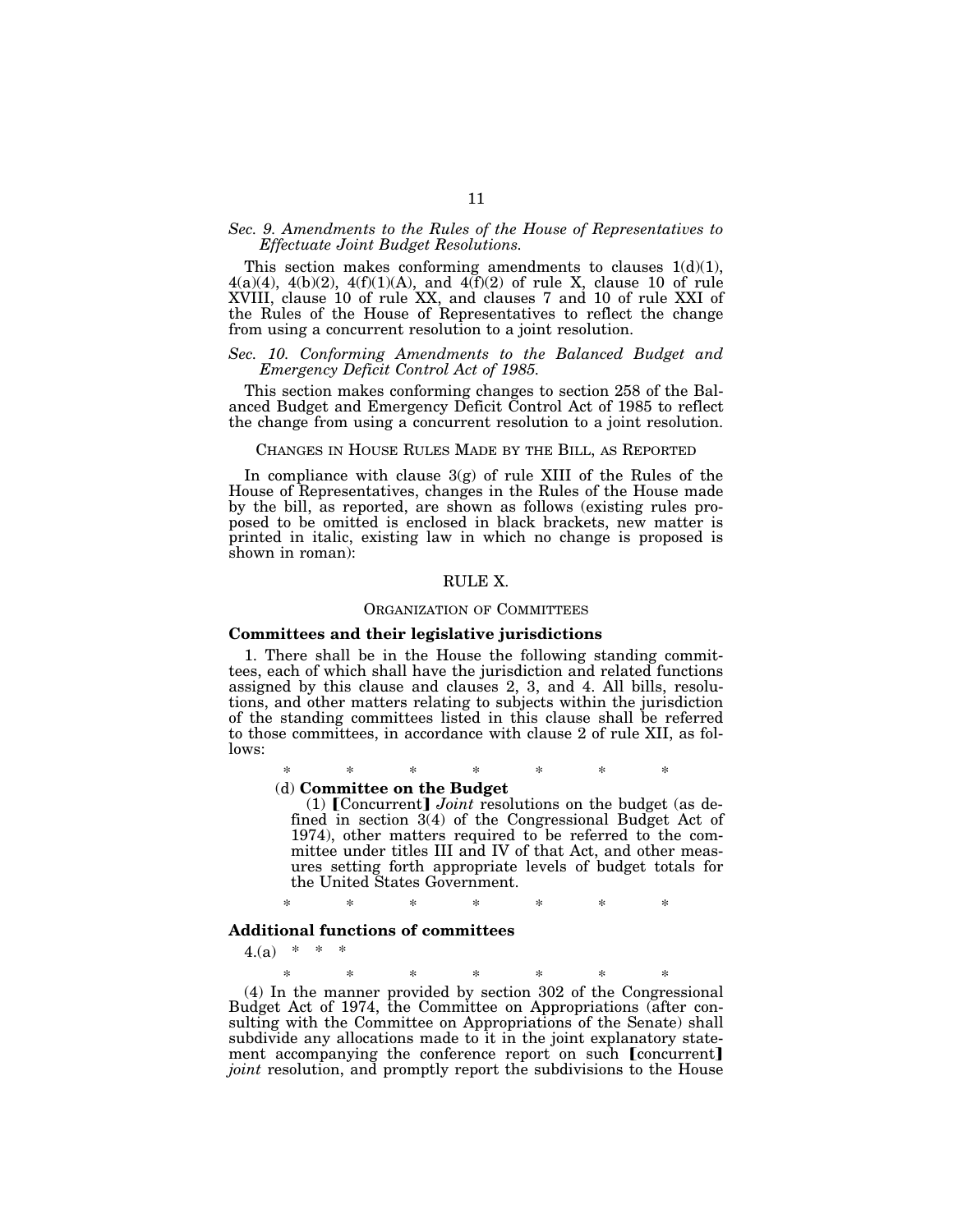as soon as practicable after a **[**concurrent] *joint* resolution on the budget for a fiscal year is agreed to.

(b) The Committee on the Budget shall—

\* \* \* \* \* \* \* (2) hold hearings and receive testimony from Members, Senators, Delegates, the Resident Commissioner, and such appropriate representatives of Federal departments and agencies, the general public, and national organizations as it considers desirable in developing *[concurrent] joint* resolutions on the budget for each fiscal year;

\* \* \* \* \* \* \*

## **Budget Act responsibilities**

(f) (1) Each standing committee shall submit to the Committee on the Budget not later than six weeks after the submission of the budget by the President, or at such time as the Committee on the Budget may request—

(A) its views and estimates with respect to all matters to be set forth in the **[**concurrent**]** *joint* resolution on the budget for the ensuing fiscal year that are within its jurisdiction or functions; and

\* \* \* \* \* \* \* (2) The views and estimates submitted by the Committee on Ways and Means under subparagraph (1) shall include a specific recommendation, made after holding public hearings, as to the appropriate level of the public debt that should be set forth in the **[concurrent]** *joint* resolution on the budget.

\* \* \* \* \* \* \*

### RULE XVIII.

## THE COMMITTEE OF THE WHOLE HOUSE ON THE STATE OF THE **UNION**

\* \* \* \* \* \* \*

## **[Concurrent]** *Joint* **Resolution on the Budget**

1.(a) At the conclusion of general debate in the Committee of the Whole House on the state of the Union on a [concurrent] *joint* resolution on the budget under section 305(a) of the Congressional Budget Act of 1974, the [concurrent] *joint* resolution shall be considered as read for amendment.

(b) It shall not be in order in the House or in the Committee of the Whole House on the state of the Union to consider an amendment to a [concurrent] *joint* resolution on the budget, or an amendment thereto, unless the [concurrent] *joint* resolution, as amended by such amendment or amendments-

(1) would be mathematically consistent except as limited by paragraph (c); and

(2) would contain all the matter set forth in paragraphs (1) through (5) of section 301(a) of the Congressional Budget Act of 1974.

 $(c)(1)$  Except as specified in subparagraph  $(2)$ , it shall not be in order in the House or in the Committee of the Whole House on the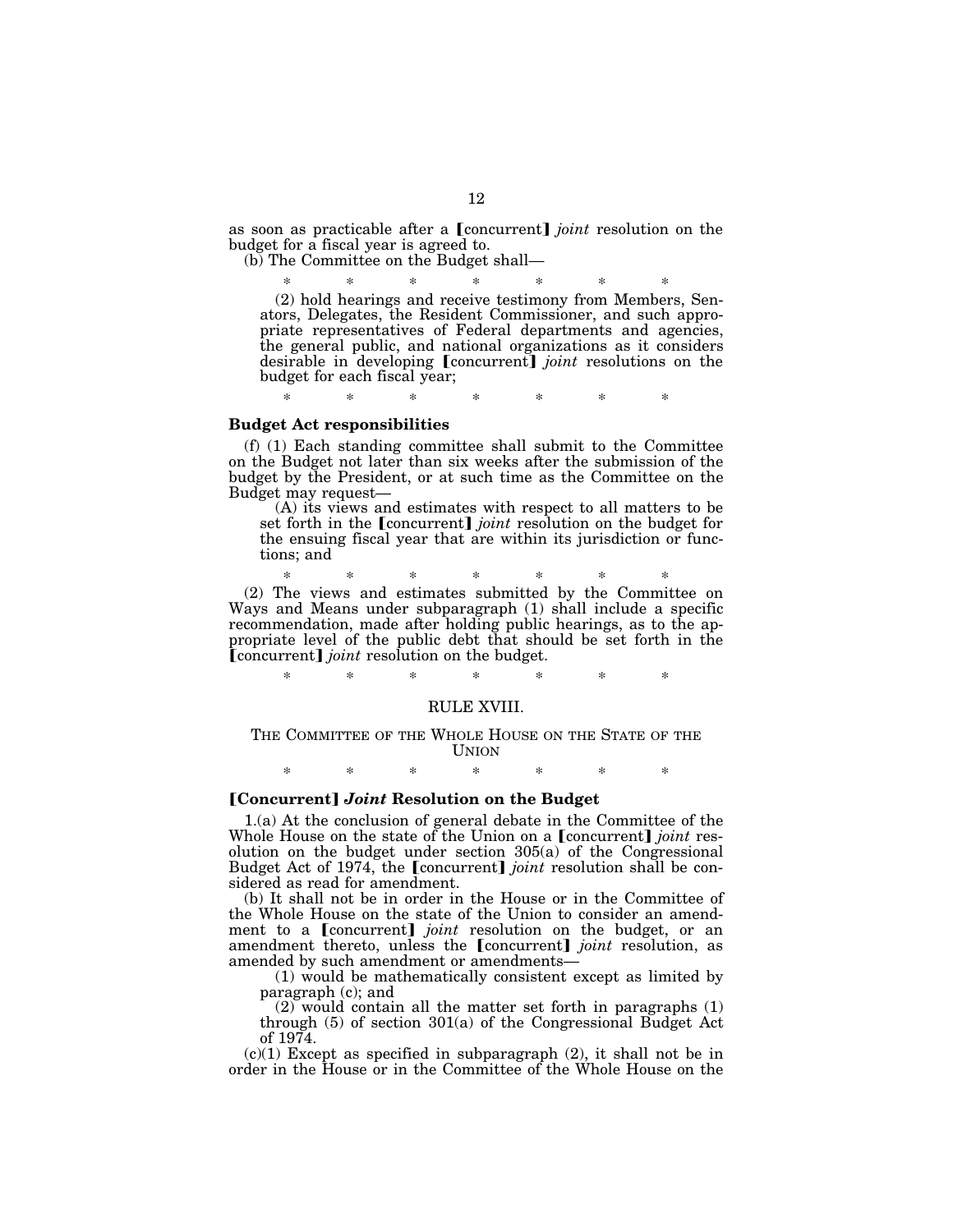state of the Union to consider an amendment to a  $\lceil$  concurrent $\rceil$ *joint* resolution on the budget, or an amendment thereto, that proposes to change the amount of the appropriate level of the public debt set forth in the [concurrent] *joint* resolution, as reported.

(2) Amendments to achieve mathematical consistency under section 305(a)(5) of the Congressional Budget Act of 1974, if offered by direction of the Committee on the Budget, may propose to adjust the amount of the appropriate level of the public debt set forth in the [concurrent] *joint* resolution, as reported, to reflect changes made in other figures contained in the **[**concurrent] *joint* resolution.

\* \* \* \* \* \* \*

### RULE XX.

### VOTING AND QUORUM CALLS

\* \* \* \* \* \* \*

### **Automatic yeas and nays**

10. The yeas and nays shall be considered as ordered when the Speaker puts the question on passage of a bill or joint resolution, or on adoption of a conference report, making general appropriations, or increasing Federal income tax rates (within the meaning of clause 5 of rule XXI), or on final adoption of a  $[concurrent]$  *joint* resolution on the budget or conference report thereon.

\* \* \* \* \* \* \*

## RULE XXI.

### RESTRICTIONS ON CERTAIN BILLS

\* \* \* \* \* \* \* 7. It shall not be in order to consider a **[**concurrent**]** *joint* resolution on the budget, or an amendment thereto, or a conference report thereon that contains reconciliation directives under section 310 of the Congressional Budget Act of 1974 that specify changes in law such that the reconciliation legislation reported pursuant to such directives would cause an increase in net direct spending (as such term is defined in clause 10) for the period covered by such **[**concurrent] *joint* resolution.

### CHANGES IN EXISTING LAW MADE BY THE BILL, AS REPORTED

In compliance with clause 3(e) of rule XIII of the Rules of the House of Representatives, changes in existing law made by the bill, as reported, are shown as follows (existing law proposed to be omitted is enclosed in black brackets, new matter is printed in italic, existing law in which no change is proposed is shown in roman):

### **CONGRESSIONAL BUDGET ACT OF 1974**

SHORT TITLES; TABLE OF CONTENTS

SECTION 1. (a)  $* * *$ (b) TABLE OF CONTENTS.—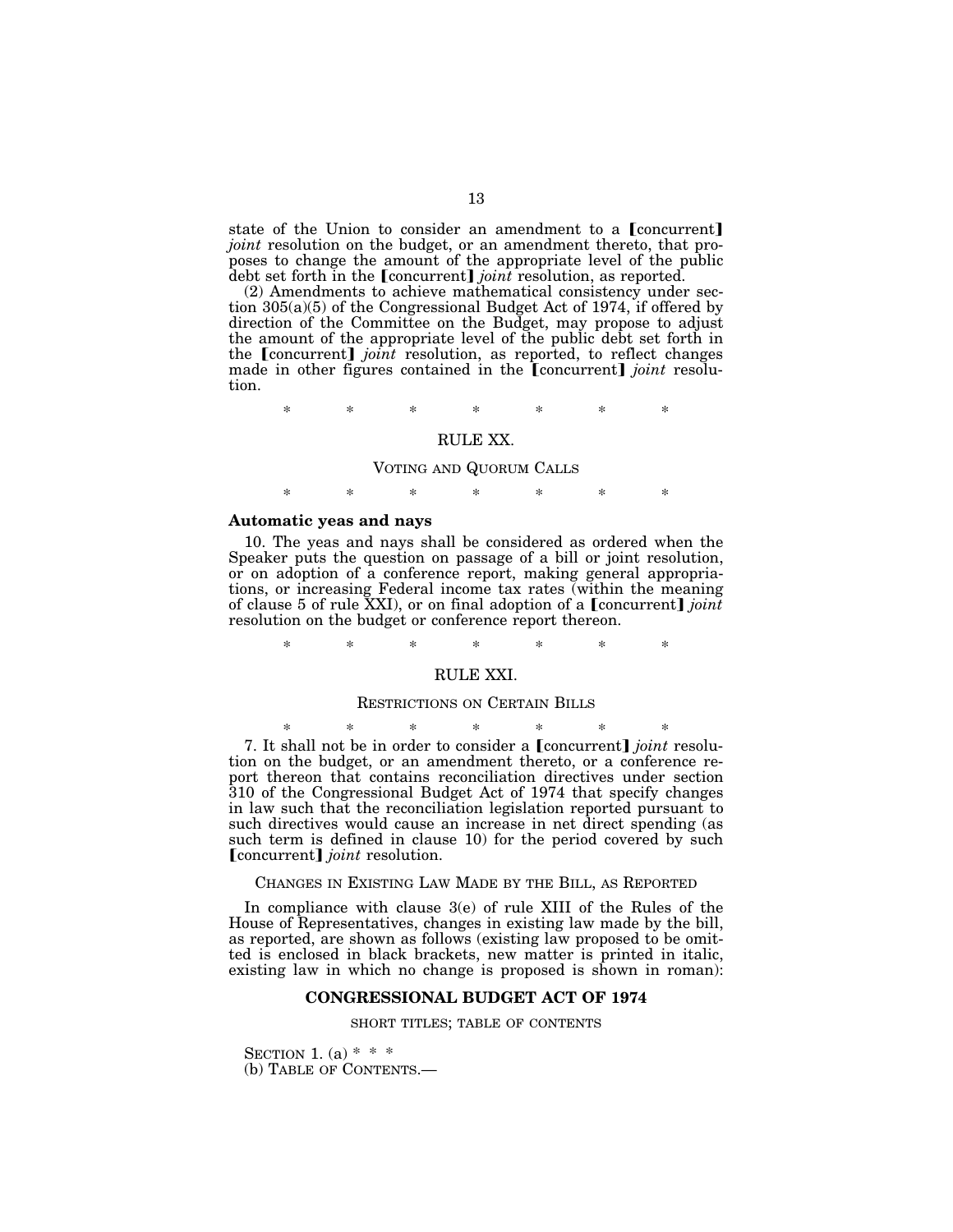Sec. 1. Short titles; table of contents.

\* \* \* \* \* \* \* Sec. 301. [Annual adoption of concurrent resolution] *Joint resolutions* on the budget. **Sec.** 303. Concurrent resolution on the budget must be adopted before budget-related legislation is considered.] *Sec. 303. Consideration of budget-related legislation before budget becomes law.*  \* \* \* \* \* \* \* Sec. 305. Provisions relating to consideration of [concurrent] *joint* resolutions on the budget. \* \* \* \* \* \* \* *Sec. 316. Automatic congressional enforcement of joint resolution.*  \* \* \* \* \* \* \* SEC. 3. IN GENERAL.—For purposes of this Act—  $(1) * * * *$ \* \* \* \* \* \* \*  $(a)$  The term "concurrent resolution on the budget" means—  $(A)$  a concurrent resolution setting forth the congressional budget for the United States Government for a fiscal year as provided in section 301; and  $I(B)$  any other concurrent resolution revising the con-

gressional budget for the United States Government for a fiscal year as described in section 304.]

*(4) The term ''joint resolution on the budget'' means—* 

*(A) a joint resolution setting forth the budget for the United States Government for a fiscal year as provided in section 301; and* 

*(B) any other joint resolution revising the budget for the United States Government for a fiscal year as described in section 304.* 

\* \* \* \* \* \* \*

## TITLE III—CONGRESSIONAL BUDGET PROCESS

### TIMETABLE

SEC. 300. The timetable with respect to the congressional budget process for any fiscal year is as follows:

| On or before:                       | Action to be completed:                                     |
|-------------------------------------|-------------------------------------------------------------|
| First Monday in February            | President submits his budget.                               |
|                                     | Congressional Budget Office submits                         |
|                                     | report to Budget Committees.                                |
| Not later than 6 weeks after Presi- | Committees submit views and esti-                           |
| dent submits budget.                | mates to Budget Committees.                                 |
|                                     | Senate Budget Committee reports                             |
|                                     | <b>Concurrent</b> <i>joint</i> resolution on the<br>budget. |
|                                     | Congress completes action on [concur-                       |
|                                     | rent] <i>joint</i> resolution on the budget.                |
|                                     | Annual appropriation bills may be con-                      |
|                                     | sidered in the House.                                       |
|                                     | House Appropriations Committee re-                          |
|                                     | ports last annual appropriation bill.                       |
|                                     | Congress completes action on reconcili-                     |
|                                     | ation legislation.                                          |
|                                     | House completes action on annual ap-                        |
|                                     | propriation bills.                                          |
|                                     | Fiscal year begins.                                         |
|                                     |                                                             |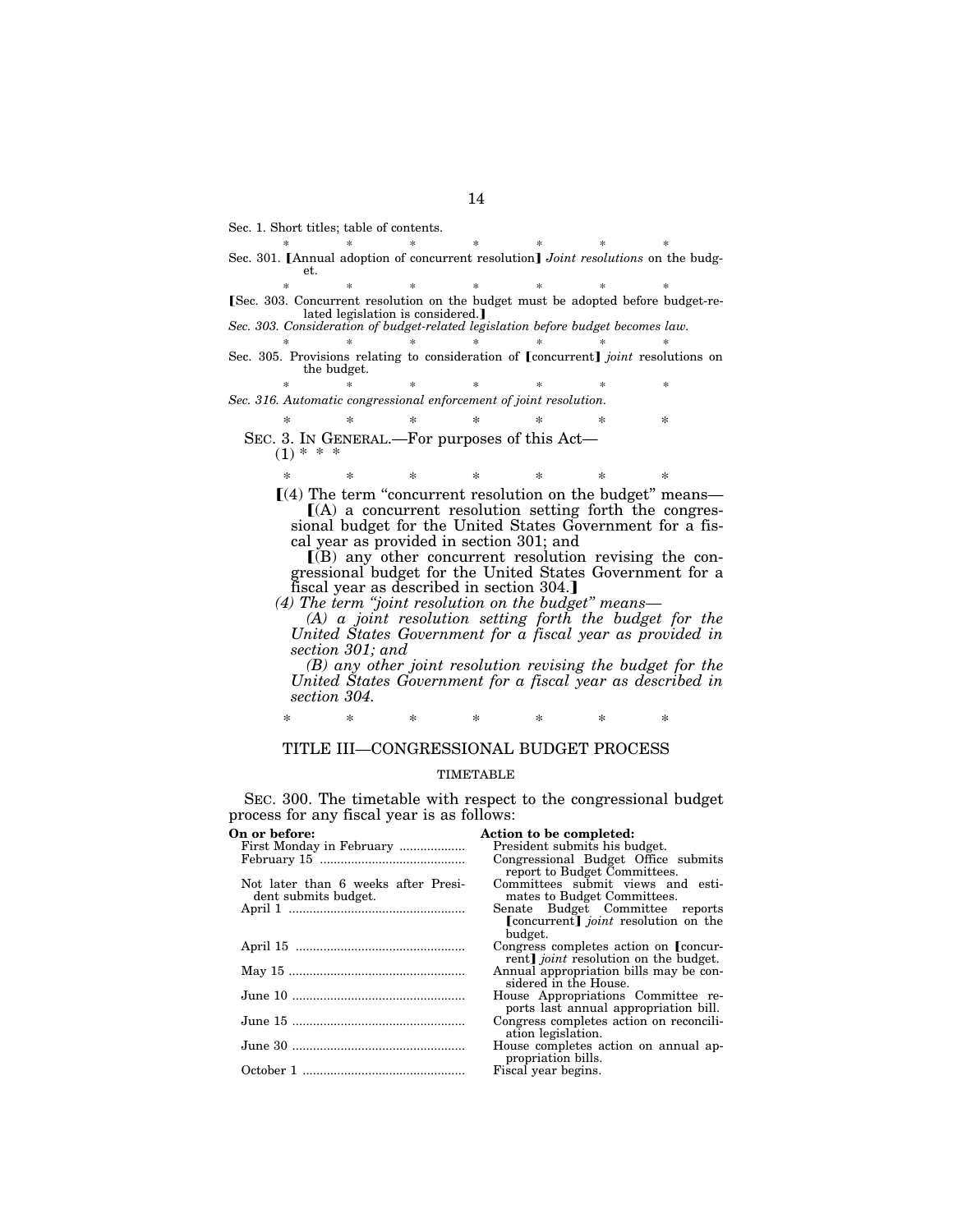### **[ANNUAL ADOPTION OF CONCURRENT RESOLUTION] JOINT** *RESOLUTIONS* ON THE BUDGET

SEC. 301. (a) CONTENT OF **[CONCURRENT**] *JOINT* RESOLUTION ON THE BUDGET.—On or before April 15 of each year, the Congress shall complete action on a *[concurrent] joint* resolution on the budget for the fiscal year beginning on October 1 of such year. The **[concurrent]** *joint* resolution shall set forth appropriate levels for the fiscal year beginning on October 1 of such year and for at least each of the 4 ensuing fiscal years for the following—

 $(1) * * * *$ 

\* \* \* \* \* \* \* The [concurrent] *joint* resolution shall not include the outlays and revenue totals of the old age, survivors, and disability insurance program established under title II of the Social Security Act or the related provisions of the Internal Revenue Code of 1986 in the surplus or deficit totals required by this subsection or in any other surplus or deficit totals required by this title.

(b) ADDITIONAL MATTERS IN [CONCURRENT] *JOINT* RESOLU-TION.—The [concurrent] *joint* resolution on the budget may-

 $(1) *$ 

\* \* \* \* \* \* \*

(3) require a procedure under which all or certain bills or resolutions providing new budget authority or new entitlement authority for such fiscal year shall not be enrolled until the Congress has completed action on any reconciliation bill or reconciliation resolution or both required by such [concurrent] *joint* resolution to be reported in accordance with section  $310(b);$ 

\* \* \* \* \* \* \* (5) include a heading entitled ''Debt Increase as Measure of Deficit" in which the *[concurrent] joint* resolution shall set forth the amounts by which the debt subject to limit (in section 3101 of title 31 of the United States Code) has increased or would increase in each of the relevant fiscal years;

(6) include a heading entitled ''Display of Federal Retirement Trust Fund Balances" in which the [concurrent] joint resolution shall set forth the balances of the Federal retirement trust funds;

\* \* \* \* \* \* \* (c) CONSIDERATION OF PROCEDURES OR MATTERS WHICH HAVE THE EFFECT OF CHANGING ANY RULE OF THE HOUSE OF REPRESENT-ATIVES.—If the Committee on the Budget of the House of Representatives reports any [concurrent] *joint* resolution on the budget which includes any procedure or matter which has the effect of changing any rule of the House of Representatives, such [concurrent] *joint* resolution shall then be referred to the Committee on Rules with instructions to report it within five calendar days (not counting any day on which the House is not in session). The Committee on Rules shall have jurisdiction to report any [concurrent] *joint* resolution referred to it under this paragraph with an amend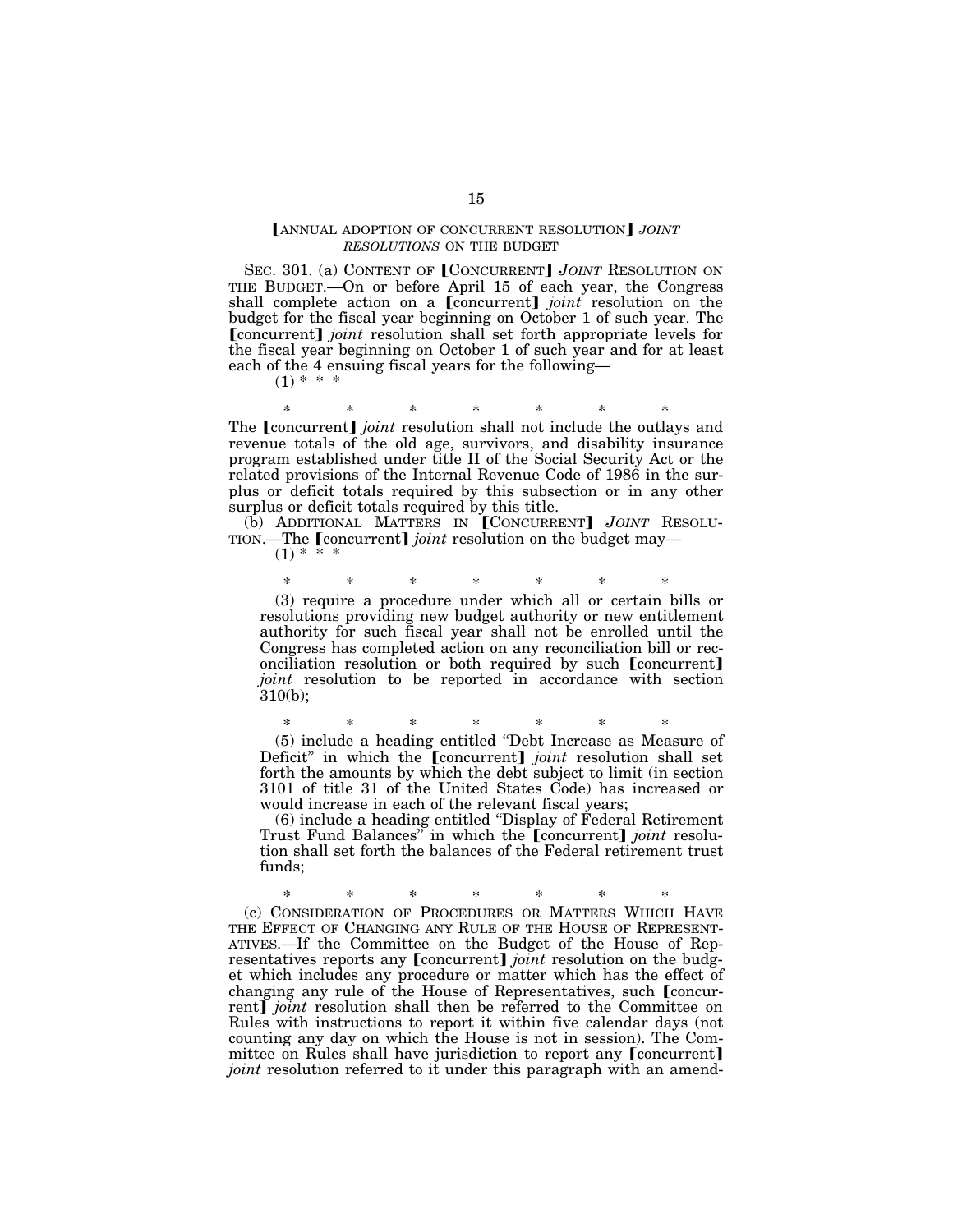ment or amendments changing or striking out any such procedure or matter.

\* \* \* \* \* \* \*

(e) HEARINGS AND REPORT.—

(1) IN GENERAL.—In developing the [concurrent] *joint* resolution on the budget referred to in subsection (a) for each fiscal year, the Committee on the Budget of each House shall hold hearings and shall receive testimony from Members of Congress and such appropriate representatives of Federal departments and agencies, the general public, and national organizations as the committee deems desirable. Each of the recommendations as to short-term and medium-term goal set forth in the report submitted by the members of the Joint Economic Committee under subsection (d) may be considered by the Committee on the Budget of each House as part of its consideration of such [concurrent] *joint* resolution, and its report may reflect its views thereon, including its views on how the estimates of revenues and levels of budget authority and outlays set forth in such [concurrent] *joint* resolution are designed to achieve any goals it is recommending.

\* \* \* \* \* \* \* (f) ACHIEVEMENT OF GOALS FOR REDUCING UNEMPLOYMENT.—

(1) If, pursuant to section 4(c) of the Employment Act of 1946, the President recommends in the Economic Report that the goals for reducing unemployment set forth in section 4(b) of such Act be achieved in a year after the close of the fiveyear period prescribed by such subsection, the [concurrent] *joint* resolution on the budget for the fiscal year beginning after the date on which such Economic Report is received by the Congress may set forth the year in which, in the opinion of the Congress, such goals can be achieved.

(2) After the Congress has expressed its opinion pursuant to paragraph (1) as to the year in which the goals for reducing unemployment set forth in section 4(b) of the Employment Act of 1946 can be achieved, if, pursuant to section  $4(e)$  of such Act, the President recommends in the Economic Report that such goals be achieved in a year which is different from the year in which the Congress has expressed its opinion that such goals should be achieved, either in its action pursuant to paragraph (1) or in its most recent action pursuant to this paragraph, the [concurrent] *joint* resolution on the budget for the fiscal year beginning after the date on which such Economic Report is received by the Congress may set forth the year in which, in the opinion of the Congress, such goals can be achieved.

\* \* \* \* \* \* \* (g) ECONOMIC ASSUMPTIONS.—

(1) It shall not be in order in the Senate to consider any **[concurrent]** *joint* resolution on the budget for a fiscal year, or any amendment thereto, or any conference report thereon, that sets forth amounts and levels that are determined on the basis of more than one set of economic and technical assumptions.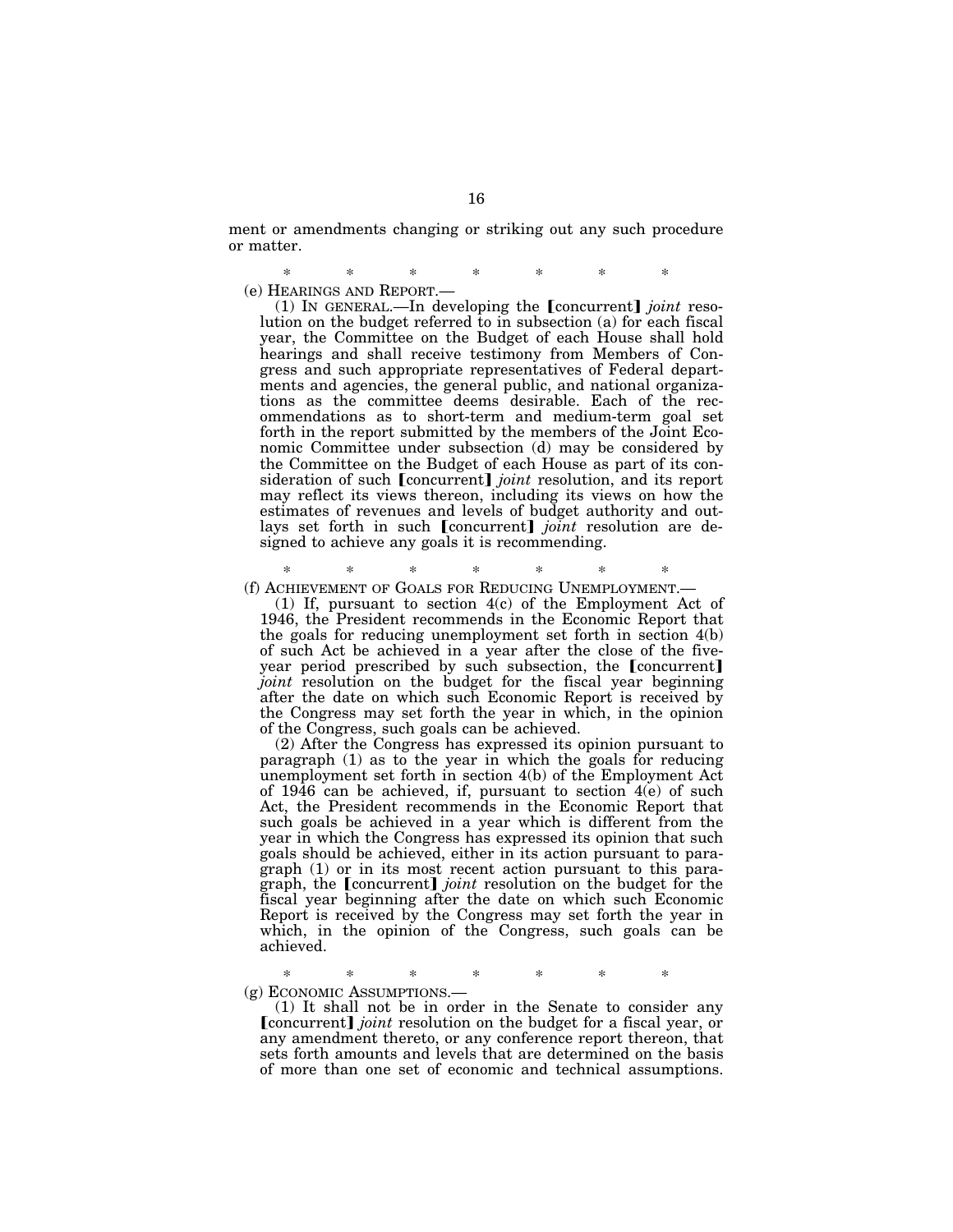(2) The joint explanatory statement accompanying a conference report on a **[concurrent]** *joint* resolution on the budget shall set forth the common economic assumptions upon which such joint statement and conference report are based, or upon which any amendment contained in the joint explanatory statement to be proposed by the conferees in the case of technical disagreement, is based.

\* \* \* \* \* \* \*

(h) BUDGET COMMITTEES CONSULTATION WITH COMMITTEES.— The Committee on the Budget of the House of Representatives shall consult with the committees of its House having legislative jurisdiction during the preparation, consideration, and enforcement of the **[**concurrent**]** *joint* resolution on the budget with respect to all matters which relate to the jurisdiction or functions of such committees.

(i) SOCIAL SECURITY POINT OF ORDER.—It shall not be in order in the Senate to consider any **[**concurrent**]** *joint* resolution on the budget (or amendment, motion, or conference report on the resolution) that would decrease the excess of social security revenues over social security outlays in any of the fiscal years covered by the **[concurrent]** *joint* resolution. No change in chapter 1 of the Internal Revenue Code of 1986 shall be treated as affecting the amount of social security revenues unless such provision changes the income tax treatment of social security benefits.

### COMMITTEE ALLOCATIONS

SEC. 302. (a) COMMITTEE SPENDING ALLOCATIONS.—

(1) ALLOCATION AMONG COMMITTEES.—The joint explanatory statement accompanying a conference report on a [concurrent] *joint* resolution on the budget shall include an allocation, consistent with the resolution recommended in the conference report, of the levels for the first fiscal year of the resolution, for at least each of the ensuing 4 fiscal years, and a total for that period of fiscal years (except in the case of the Committee on Appropriations only for the fiscal year of that resolution) of—  $(A) * * *$ 

\* \* \* \* \* \* \*

(5) ADJUSTING ALLOCATION OF DISCRETIONARY SPENDING IN THE HOUSE OF REPRESENTATIVES.— $(A)$  If a [concurrent] *joint* resolution on the budget is not adopted by April 15, the chairman of the Committee on the Budget of the House of Representatives shall submit to the House, as soon as practicable, an allocation under paragraph (1) to the Committee on Appropriations consistent with the discretionary spending levels in the most recently **[agreed to concurrent]** *enacted joint* resolution on the budget for the appropriate fiscal year covered by that resolution.

\* \* \* \* \* \* \*

(b) SUBALLOCATIONS BY APPROPRIATIONS COMMITTEES.—As soon as practicable after a **[**concurrent] *joint* resolution on the budget is **[agreed to]** *enacted*, the Committee on Appropriations of each House (after consulting with the Committee on Appropriations of the other House) shall suballocate each amount allocated to it for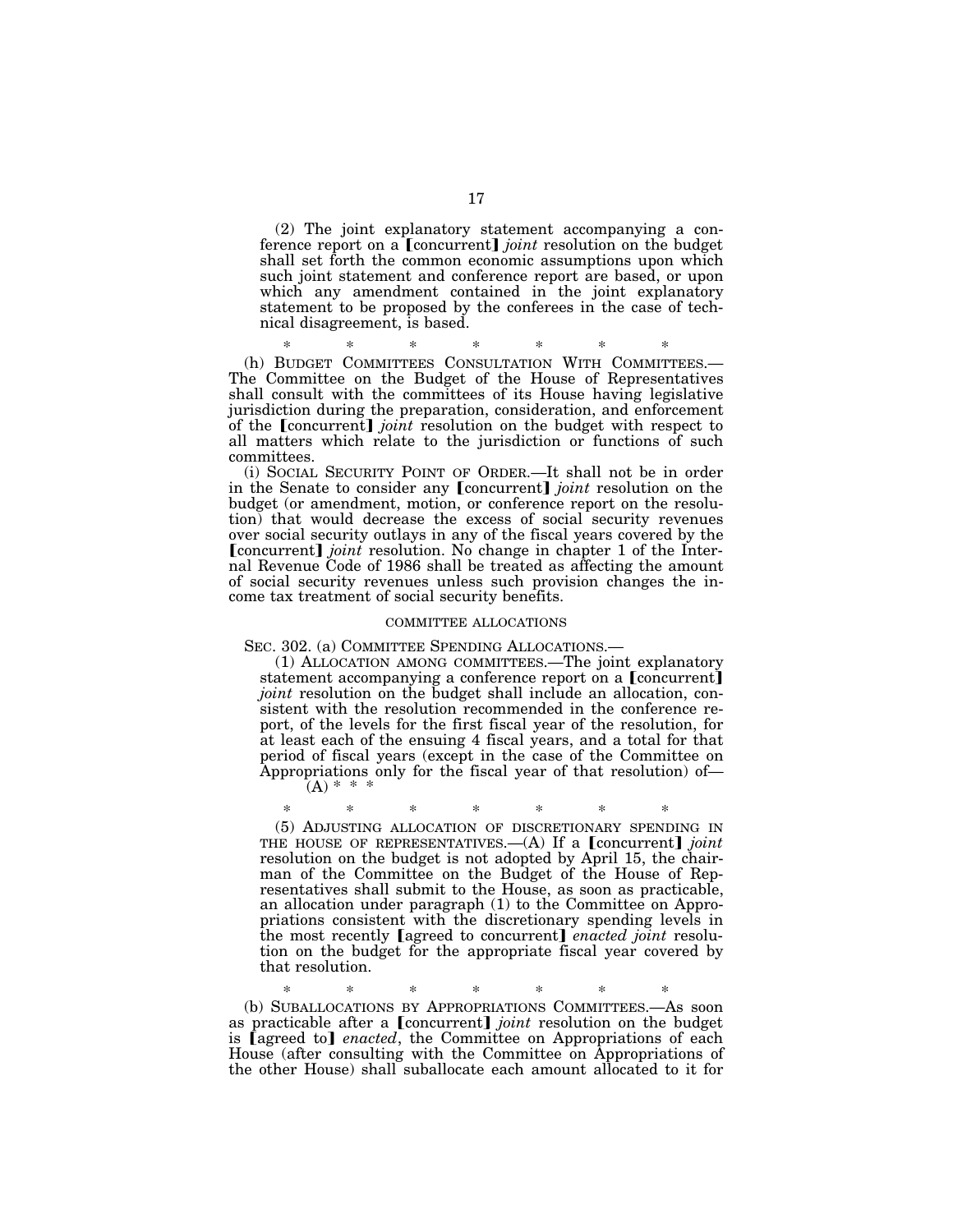the budget year under subsection (a) among its subcommittees. Each Committee on Appropriations shall promptly report to its House suballocations made or revised under this subsection. The Committee on Appropriations of the House of Representatives shall further divide among its subcommittees the divisions made under subsection  $(a)(3)(B)$  and promptly report those divisions to the House.

\* \* \* \* \* \* \*

(d) SUBSEQUENT [CONCURRENT] *JOINT* RESOLUTIONS.—In the case of a [concurrent] *joint* resolution on the budget referred to in section 304, the allocations under subsection (a) and the subdivisions under subsection (b) shall be required only to the extent necessary to take into account revisions made in the [most recently agreed to concurrent resolution on the budget] most recently en*acted joint resolution on the budget*.

\* \* \* \* \* \* \* (f) LEGISLATION SUBJECT TO POINT OF ORDER.—

(1) IN THE HOUSE OF REPRESENTATIVES.—After the Congress has completed action on a [concurrent] *joint* resolution on the budget for a fiscal year, it shall not be in order in the House of Representatives to consider any bill, joint resolution, or amendment providing new budget authority for any fiscal year, or any conference report on any such bill or joint resolution, if—

(A) \* \* \*

\* \* \* \* \* \* \* (2) IN THE SENATE.—After a øconcurrent¿ *joint* resolution on the budget is [agreed to] *enacted*, it shall not be in order in the Senate to consider any bill, joint resolution, amendment, motion, or conference report that would cause—

 $(A) * *$ 

\* \* \* \* \* \* \*

(g) PAY-AS-YOU-GO EXCEPTION IN THE HOUSE.—

(1) IN GENERAL.—(A) Subsection (f)(1) and, after April 15, section 303(a) shall not apply to any bill or joint resolution, as reported, amendment thereto, or conference report thereon if, for each fiscal year covered by the [most recently agreed to concurrent resolution on the budget] most recently enacted *joint resolution on the budget*—  $(i) * * * *$ 

\* \* \* \* \* \* \* would not increase the deficit, and, if the sum of any revenue increases provided in legislation already enacted during the current session (when added to revenue increases, if any, in excess of any outlay increase provided by the legislation proposed for consideration) is at least as great as the sum of the amount, if any, by which the aggregate level of Federal revenues should be increased as set forth in that  $[concurrent]$  *joint* resolution and the amount, if any, by which revenues are to be increased pursuant to pay-as-you-go procedures under section 301(b)(8), if included in that [concurrent] *joint* resolution.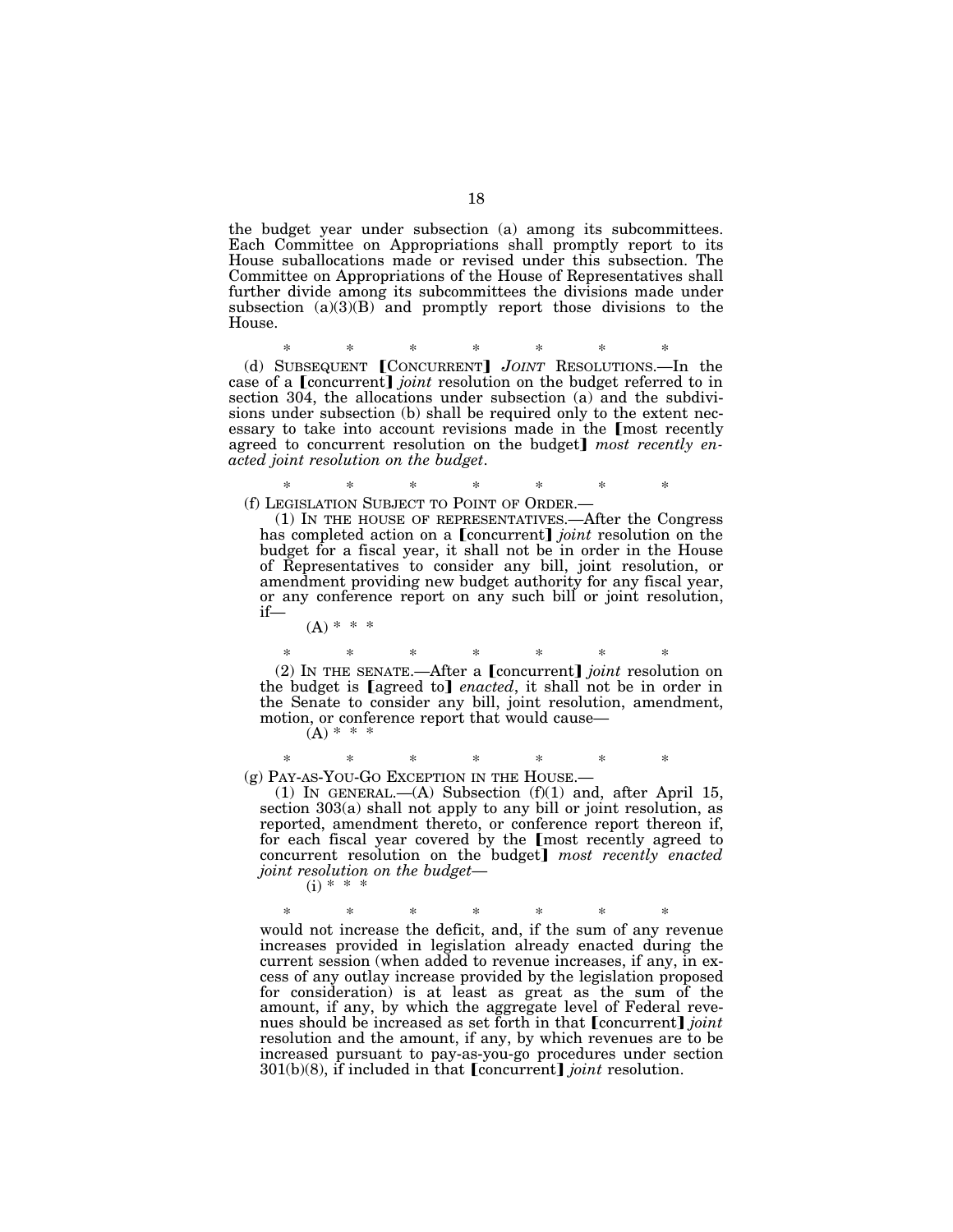(B) Section 311(a), as that section applies to revenues, shall not apply to any bill, joint resolution, amendment thereto, or conference report thereon if, for each fiscal year covered by the [most recently agreed to concurrent resolution on the budget] *most recently enacted joint resolution on the budget*— (i) \* \* \*

\* \* \* \* \* \* \*

would not increase the deficit, and, if the sum of any outlay reductions provided in legislation already enacted during the current session (when added to outlay reductions, if any, in excess of any revenue reduction provided by the legislation proposed for consideration) is at least as great as the sum of the amount, if any, by which the aggregate level of Federal outlays should be reduced as required by that [concurrent] *joint* resolution and the amount, if any, by which outlays are to be reduced pursuant to pay-as-you-go procedures under section  $301(b)(8)$ , if included in that [concurrent] *joint* resolution.

(2) REVISED ALLOCATIONS.—(A) \* \* \*

(B) Such revised allocations, functional levels, and budget aggregates shall be considered for the purposes of this Act as allocations, functional levels, and budget aggregates contained in the [most recently agreed to concurrent resolution on the budget] most recently enacted joint resolution on the budget.

### CONCURRENT RESOLUTION ON THE BUDGET MUST BE ADOPTED BEFORE BUDGET-RELATED LEGISLATION IS CONSIDERED]

### *CONSIDERATION OF BUDGET-RELATED LEGISLATION BEFORE BUDGET BECOMES LAW*

SEC. 303. [(a) IN GENERAL.—**]**Until the [concurrent] *joint* resolution on the budget for a fiscal year **[has been agreed to]** takes *effect*, it shall not be in order in the House of Representatives, with respect to the first fiscal year covered by that resolution, or the Senate, with respect to any fiscal year covered by that resolution, to consider any bill or joint resolution, amendment or motion thereto, or conference report thereon that—

 $(1) * * * *$ 

# \* \* \* \* \* \* \* ø(b) EXCEPTIONS IN THE HOUSE.—In the House of Representatives, subsection (a) does not apply—

 $[(1)(A)$  to any bill or joint resolution, as reported, providing advance discretionary new budget authority that first becomes available for the first or second fiscal year after the budget year; or

 $(6)$  to any bill or joint resolution, as reported, first increasing or decreasing revenues in a fiscal year following the fiscal year to which the concurrent resolution applies;

 $(2)$  after May 15, to any general appropriation bill or amendment thereto; or

 $(3)$  to any bill or joint resolution unless it is reported by a committee.

ø(c) APPLICATION TO APPROPRIATION MEASURES IN THE SENATE.—

 $(1)$  In GENERAL.—Until the concurrent resolution on the budget for a fiscal year has been agreed to and an allocation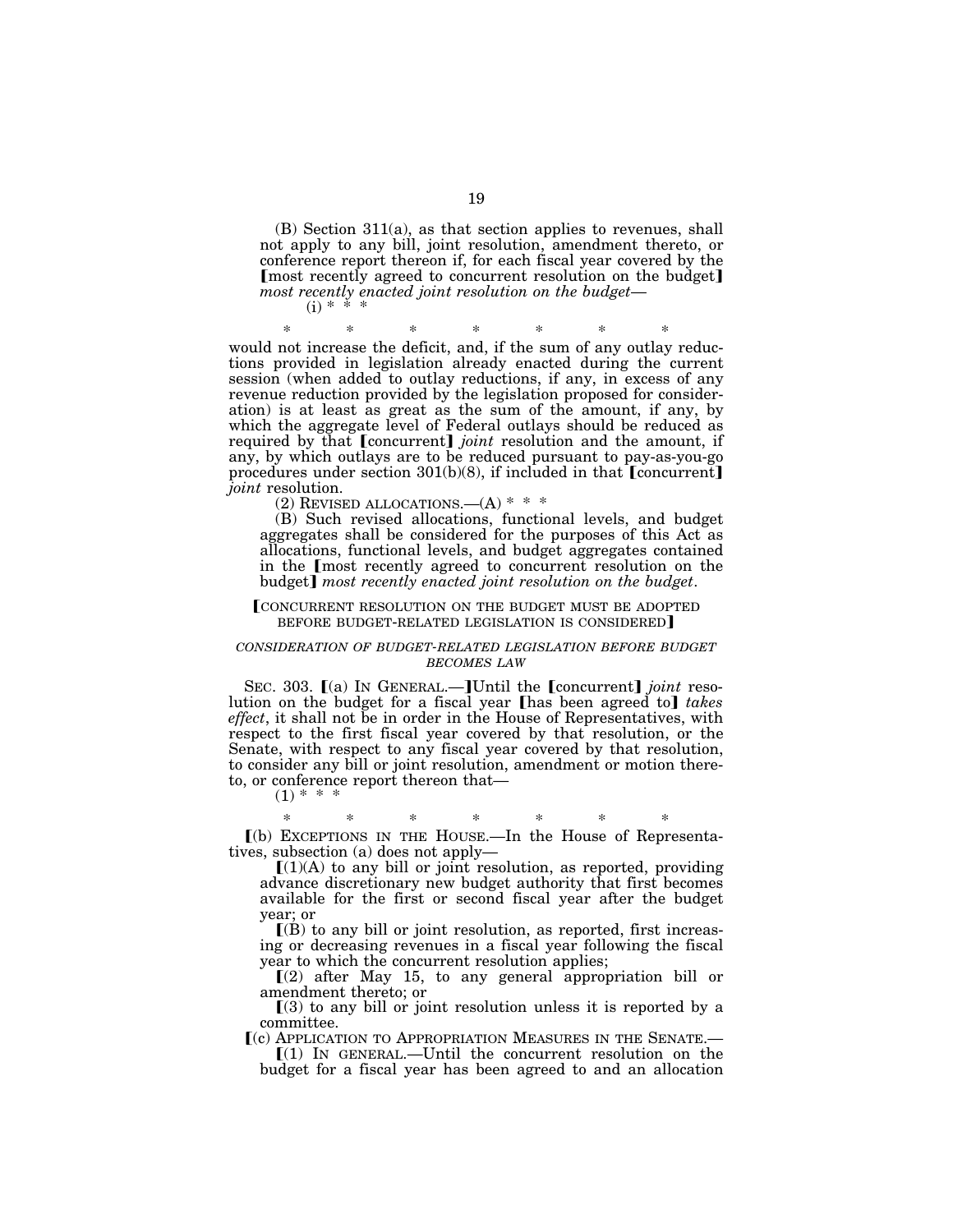has been made to the Committee on Appropriations of the Senate under section 302(a) for that year, it shall not be in order in the Senate to consider any appropriation bill or joint resolution, amendment or motion thereto, or conference report thereon for that year or any subsequent year.

 $(2)$  EXCEPTION.—Paragraph  $(1)$  does not apply to appropriations legislation making advance appropriations for the first or second fiscal year after the year the allocation referred to in that paragraph is made. $\mathbf{J}$ 

## **[PERMISSIBLE REVISIONS OF CONCURRENT RESOLUTIONS ON THE BUDGET**

øSEC. 304. At any time after the concurrent resolution on the budget for a fiscal year has been agreed to pursuant to section 301, and before the end of such fiscal year, the two Houses may adopt a concurrent resolution on the budget which revises or reaffirms the concurrent resolution on the budget for such fiscal year most recently agreed to.]

## *PERMISSIBLE REVISIONS OF BUDGET RESOLUTIONS*

*SEC. 304. At any time after the joint resolution on the budget for a fiscal year has been enacted pursuant to section 301, and before the end of such fiscal year, the two Houses and the President may enact a joint resolution on the budget which revises or reaffirms the joint resolution on the budget for such fiscal year most recently enacted, and for purposes of the enforcement of the Congressional Budget Act of 1974, the chairman of the Budget Committee of the House of Representatives or the Senate, as applicable, may adjust levels as needed for the enforcement of the budget resolution.* 

### PROVISIONS RELATING TO THE CONSIDERATION OF CONCURRENT] *JOINT* RESOLUTIONS ON THE BUDGET

SEC. 305. (a) PROCEDURE IN HOUSE OF REPRESENTATIVES AFTER REPORT OF COMMITTEE; DEBATE.—

 $(1)$  When a [concurrent] *joint* resolution on the budget has been reported by the Committee on the Budget of the House of Representatives and has been referred to the appropriate calendar of the House, it shall be in order on any day thereafter, subject to clause  $2(1)(6)$  of rule XI of the Rules of the House of Representatives, to move to proceed to the consideration of the [concurrent] *joint* resolution. The motion is highly privileged and is not debatable. An amendment to the motion is not in order and it is not in order to move to reconsider the vote by which the motion is agreed to or disagreed to.

(2) General debate on any  $[concurrent]$  *joint* resolution on the budget in the House of Representatives shall be limited to not more than 10 hours, which shall be divided equally between the majority and minority parties, plus such additional hours of debate as are consumed pursuant to paragraph (3). A motion further to limit debate is not debatable. A motion to recommit the **[**concurrent] *joint* resolution is not in order, and it is not in order to move to reconsider the vote by which the **[concurrent]** *joint* resolution is agreed to or disagreed to.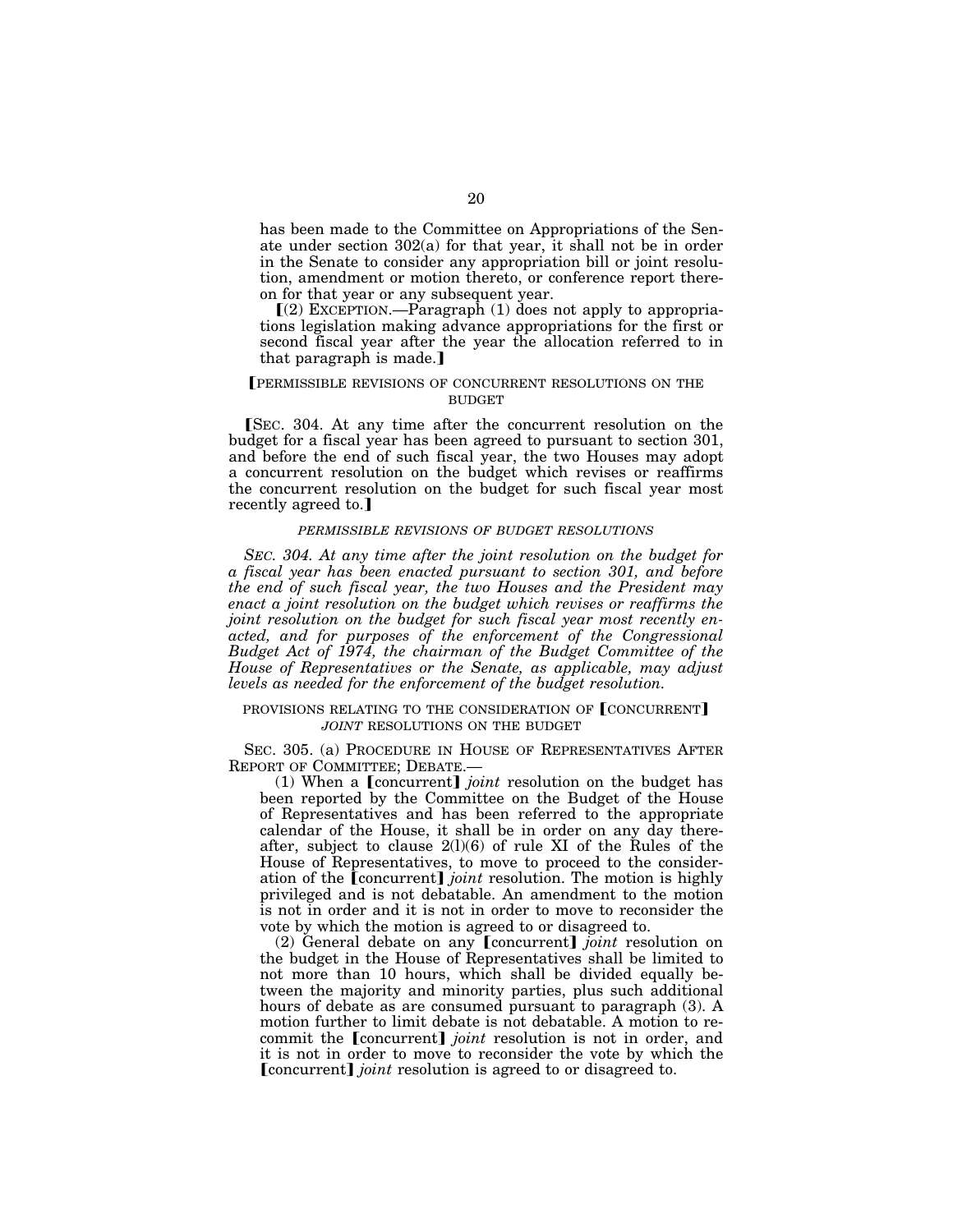(3) Following the presentation of opening statements on the **[concurrent]** *joint* resolution on the budget for a fiscal year by the chairman and ranking minority member of the Committee on the Budget of the House, there shall be a period of up to four hours for debate on economic goals and policies.

(4) Only if a *[concurrent] joint* resolution on the budget reported by the Committee on the Budget of the House sets forth the economic goals (as described in sections  $3(a)(2)$  and  $(4)(b)$ of the Full Employment Act of 1946) which the estimates, amounts, and levels (as described in section 301(a)) set forth in such resolution are designed to achieve, shall it be in order to offer to such resolution an amendment relating to such goals, and such amendment shall be in order only if it also proposes to alter such estimates, amounts, and levels in germane fashion in order to be consistent with the goals proposed in such amendment.

(5) Consideration of any [concurrent] *joint* resolution on the budget by the House of Representatives shall be in the Committee of the Whole, and the resolution shall be considered for amendment under the five-minute rule in accordance with the applicable provisions of rule XXIII of the Rules of the House of Representatives. After the Committee rises and reports the resolution back to the House, the previous question shall be considered as ordered on the resolution and any amendments thereto to final passage without intervening motion; except that it shall be in order at any time prior to final passage (notwithstanding any other rule or provision of law) to adopt an amendment (or a series of amendments) changing any figure or figures in the resolution as so reported to the extent necessary to achieve mathematical consistency.

(6) Debate in the House of Representatives on the conference report on any  $[concurrent]$  *joint* resolution on the budget shall be limited to not more than 5 hours, which shall be divided equally between the majority and minority parties. A motion further to limit debate is not debatable. A motion to recommit the conference report is not in order, and it is not in order to move to reconsider the vote by which the conference report is agreed to or disagreed to.

(7) Appeals from decisions of the Chair relating to the application of the Rules of the House of Representatives to the procedure relating to any *[concurrent] joint* resolution on the budget shall be decided without debate.

(b) PROCEDURE IN SENATE AFTER REPORT OF COMMITTEE; DE-BATE; AMENDMENTS.—

(1) Debate in the Senate on any [concurrent] *joint* resolution on the budget, and all amendments thereto and debatable motions and appeals in connection therewith, shall be limited to not more than 50 hours, except that with respect to any  $\lceil$  concurrent] *joint* resolution referred to in section 304(a) all such debate shall be limited to not more than 15 hours. The time shall be equally divided between, and controlled by, the majority leader and the minority leader or their designees.

 $(2)$  Debate in the Senate on any amendment to a Concurrent) *joint* resolution on the budget shall be limited to 2 hours, to be equally divided between, and controlled by, the mover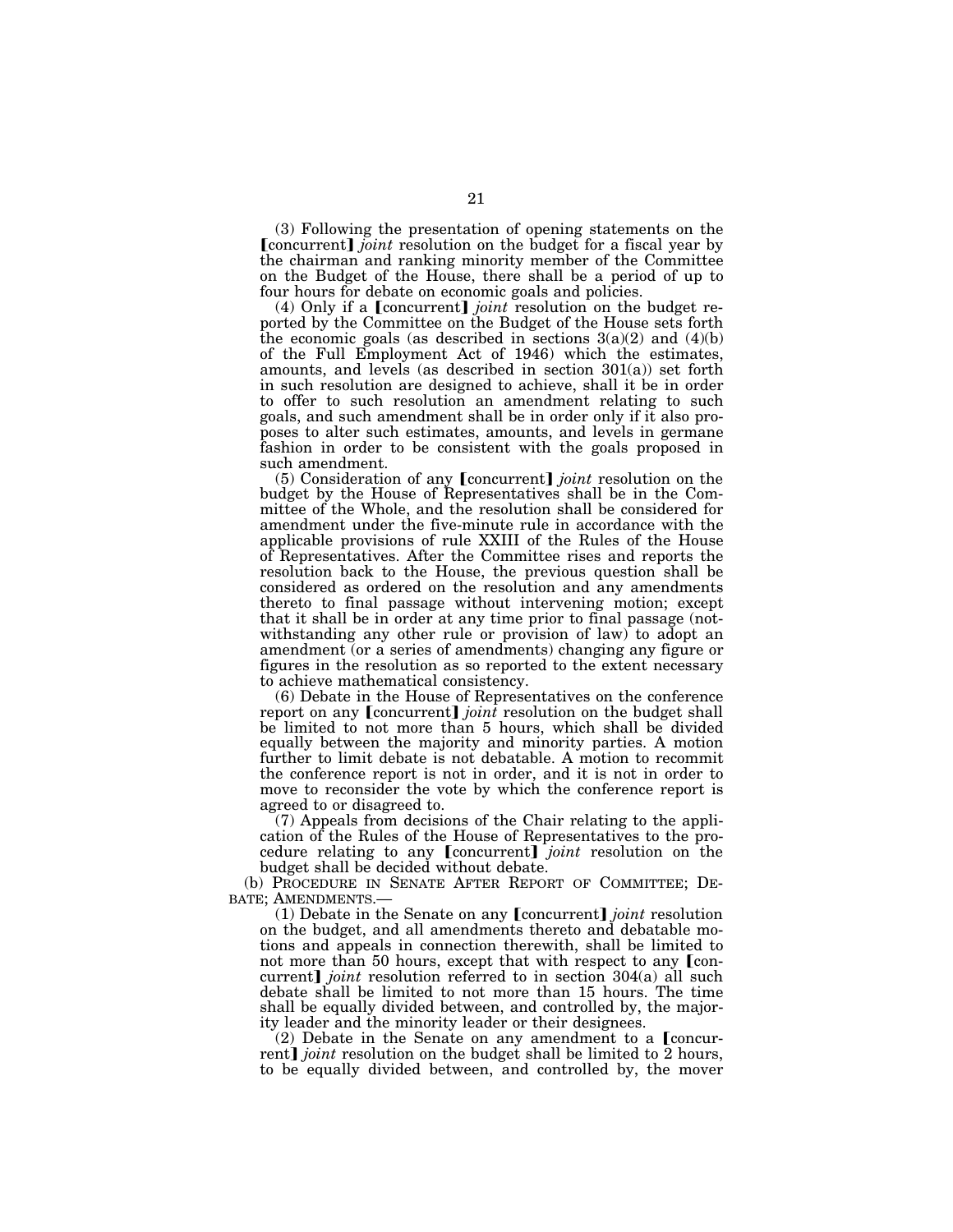and the manager of the **[**concurrent] *joint* resolution, and debate on any amendment to an amendment, debatable motion, or appeal shall be limited to 1 hour, to be equally divided between, and controlled by, the mover and the manager of the [concurrent] *joint* resolution, except that in the event the manager of the [concurrent] *joint* resolution is in favor of any such amendment, motion, or appeal, the time in opposition thereto shall be controlled by the minority leader or his designee. No amendment that is not germane to the provisions of such [concurrent] *joint* resolution shall be received. Such leaders, or either of them, may, from the time under their control on the passage of the [concurrent] *joint* resolution, allot additional time to any Senator during the consideration of any amendment, debatable motion, or appeal.

(3) Following the presentation of opening statements on the **[concurrent]** *joint* resolution on the budget for a fiscal year by the chairman and ranking minority member of the Committee on the Budget of the Senate, there shall be a period of up to four hours for debate on economic goals and policies.

(4) Subject to the other limitations of this Act, only if a  $\lceil \text{con-} \rceil$ current] *joint* resolution on the budget reported by the Committee on the Budget of the Senate sets forth the economic goals (as described in sections  $3(a)(2)$  and  $4(b)$  of the Employment Act of 1946) which the estimates, amounts, and levels (as described in section  $301(a)$  set forth in such resolution are designed to achieve, shall it be in order to offer to such resolution an amendment relating to such goals, and such amendment shall be in order only if it also proposes to alter such estimates, amounts, and levels in germane fashion in order to be consistent with the goals proposed in such amendment.

(5) A motion to further limit debate is not debatable. A motion to recommit (except a motion to recommit with instructions to report back within a specified number of days, not to exceed 3, not counting any day on which the Senate is not in session) is not in order. Debate on any such motion to recommit shall be limited to 1 hour, to be equally divided between, and controlled by, the mover and the manager of the [concurrent] *joint* resolution.

(6) Notwithstanding any other rule, an amendment or series of amendments to a concurrent] joint resolution on the budget proposed in the Senate shall always be in order if such amendment or series of amendments proposes to change any figure or figures then contained in such **[**concurrent] *joint* resolution so as to make such [concurrent] *joint* resolution mathematically consistent or so as to maintain such consistency.

(c) ACTION ON CONFERENCE REPORTS IN THE SENATE.—

(1) A motion to proceed to the consideration of the conference report on any *[concurrent] joint* resolution on the budget (or a reconciliation bill or resolution) may be made even though a previous motion to the same effect has been disagreed to.

(2) During the consideration in the Senate of the conference report (or a message between Houses) on any  $\lceil$  concurrent $\rceil$ *joint* resolution on the budget, and all amendments in disagreement, and all amendments thereto, and debatable motions and appeals in connection therewith, debate shall be lim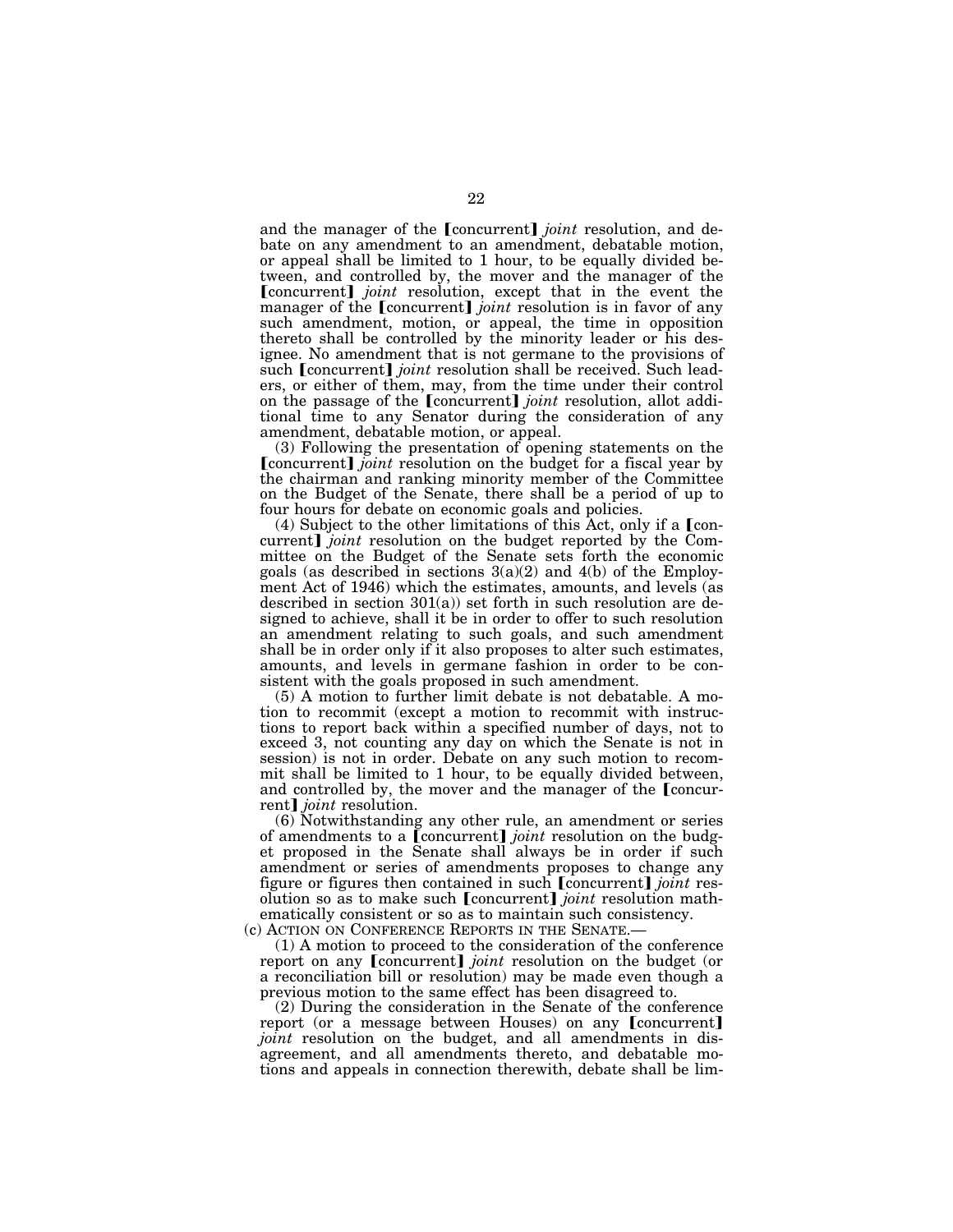ited to 10 hours, to be equally divided between, and controlled by, the majority leader and minority leader or their designees. Debate on any debatable motion or appeal related to the conference report (or a message between Houses) shall be limited to 1 hour, to be equally divided between, and controlled by, the mover and the manager of the conference report (or a message between Houses).

(d) CONCURRENT] *JOINT* RESOLUTION MUST BE CONSISTENT IN THE SENATE.—It shall not be in order in the Senate to vote on the question of agreeing to—

(1) a **[**concurrent**]** *joint* resolution on the budget unless the figures then contained in such resolution are mathematically consistent; or

(2) a conference report on a [concurrent] *joint* resolution on the budget unless the figures contained in such resolution, as recommended in such conference report, are mathematically consistent.

*(e) LIMITATION ON CONTENTS.—(1) It shall not be in order in the House of Representatives or in the Senate to consider any joint resolution on the budget or any amendment thereto or conference report thereon that contains any matter referred to in paragraph (2).* 

*(2) Any joint resolution on the budget or any amendment thereto or conference report thereon that contains any matter not permitted in section 301(a) or (b) shall not be treated in the House of Representatives or the Senate as a budget resolution under subsection (a) or (b) or as a conference report on a budget resolution under subsection (c) of this section.* 

\* \* \* \* \* \* \*

### REPORTS, SUMMARIES, AND PROJECTIONS OF CONGRESSIONAL BUDGET ACTIONS

SEC. 308. (a) LEGISLATION PROVIDING NEW BUDGET AUTHORITY OR PROVIDING AN INCREASE OR DECREASE IN REVENUES OR TAX EX-PENDITURES.—

(1) Whenever a committee of either House reports to its House a bill or joint resolution, or committee amendment thereto, providing new budget authority (other than continuing appropriations) or providing an increase or decrease in revenues or tax expenditures for a fiscal year (or fiscal years), the report accompanying that bill or joint resolution shall contain a statement, or the committee shall make available such a statement in the case of an approved committee amendment which is not reported to its House, prepared after consultation with the Director of the Congressional Budget Office—

(A) comparing the levels in such measure to the appropriate allocations in the reports submitted under section  $302(b)$  for the [most recently agreed to concurrent resolution on the budget] *most recently enacted joint resolution on the budget* for such fiscal year (or fiscal years);

\* \* \* \* \* \* \* (b) UP-TO-DATE TABULATIONS OF CONGRESSIONAL BUDGET AC-TION.—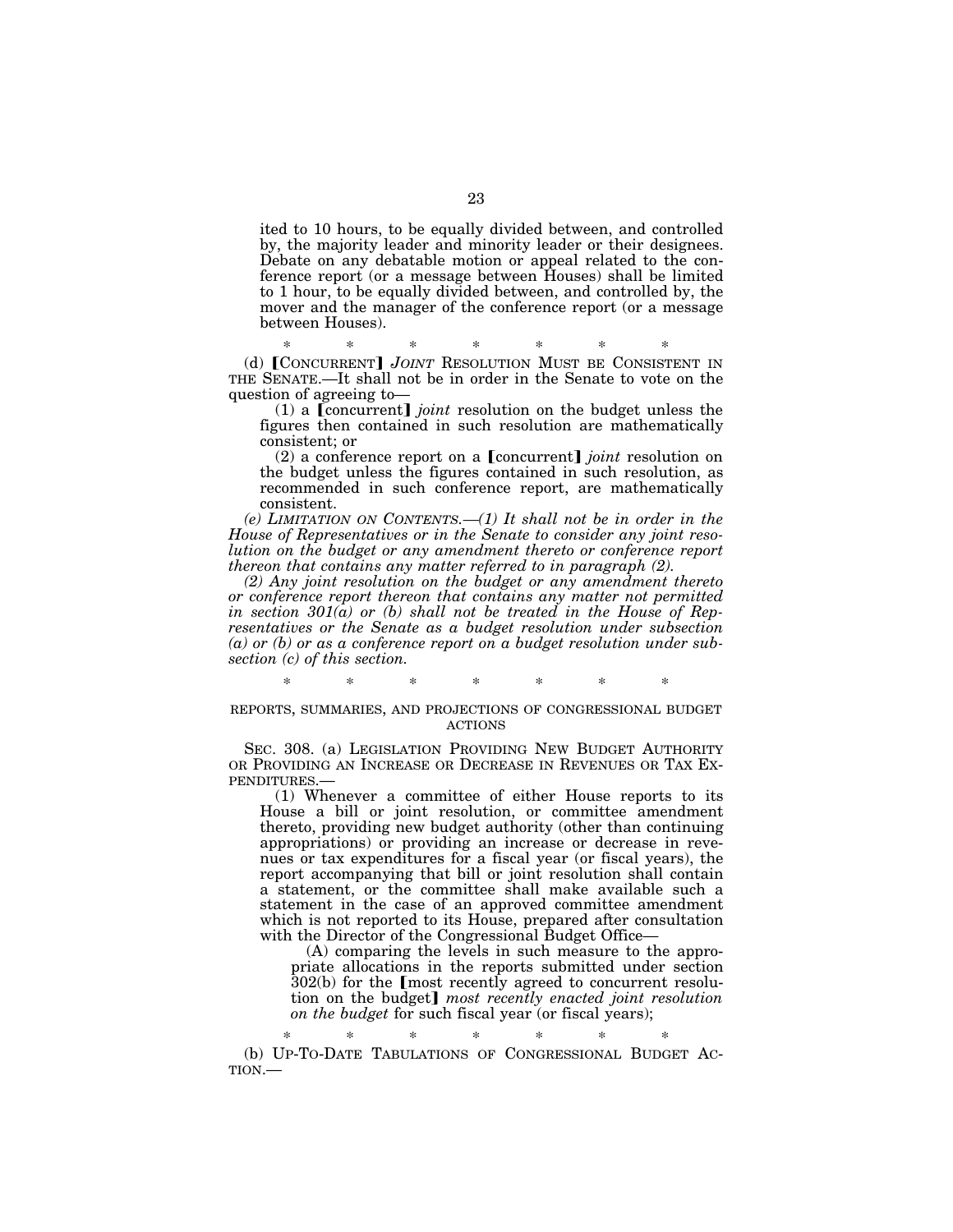(1) The Director of the Congressional Budget Office shall issue to the committees of the House of Representatives and the Senate reports on at least a monthly basis detailing and tabulating the progress of congressional action on bills and joint resolutions providing new budget authority or providing an increase or decrease in revenues or tax expenditures for each fiscal year covered by a **[**concurrent] *joint* resolution on the budget. Such reports shall include but are not limited to an up-to-date tabulation comparing the appropriate aggregate and functional levels (including outlays) included in the most recently adopted **[**concurrent] *joint* resolution on the budget with the levels provided in bills and joint resolutions reported by committees or adopted by either House or by the Congress, and with the levels provided by law for the fiscal year preceding the first fiscal year covered by the appropriate [concurrent] *joint* resolution.

## \* \* \* \* \* \* \* RECONCILIATION

SEC. 310. (a) INCLUSION OF RECONCILIATION DIRECTIVES IN  $\Gamma$ CON-CURRENT¿ *JOINT EXPLANATORY STATEMENT ACCOMPANYING CON-FERENCE REPORT ON JOINT* RESOLUTIONS ON THE BUDGET.—[A] *The joint explanatory statement accompanying the conference report on a* [concurrent] *joint* resolution on the budget for any fiscal year, to the extent necessary to effectuate the provisions and requirements of such resolution, shall—

 $(1) * * * *$ 

\* \* \* \* \* \* \* (b) LEGISLATIVE PROCEDURE.—[If] If the joint explanatory state*ment accompanying the conference report on a* [concurrent] *joint* resolution containing directives to one or more committees to determine and recommend changes in laws, bills, or resolutions is [agreed to] *enacted* in accordance with subsection (a), and—

 $(1)$  \*

\* \* \* \* \* \* \*

For purposes of this subsection, a reconciliation resolution is a [concurrent] *joint* resolution directing the Clerk of the House of Representatives or the Secretary of the Senate, as the case may be, to make specified changes in bills and resolutions which have not been enrolled.

(c) COMPLIANCE WITH RECONCILIATION DIRECTIONS.—(1) Any committee of the House of Representatives or the Senate that is directed, pursuant to *the joint explanatory statement accompanying the conference report on a [concurrent] joint resolution on the* budget, to determine and recommend changes of the type described in paragraphs  $(1)$  and  $(2)$  of subsection  $(a)$  with respect to laws within its jurisdiction, shall be deemed to have complied with such directions—

 $(A)$  if-

(i) the amount of the changes of the type described in paragraph (1) of such subsection recommended by such committee do not exceed or fall below the amount of the changes such committee was directed by such [concur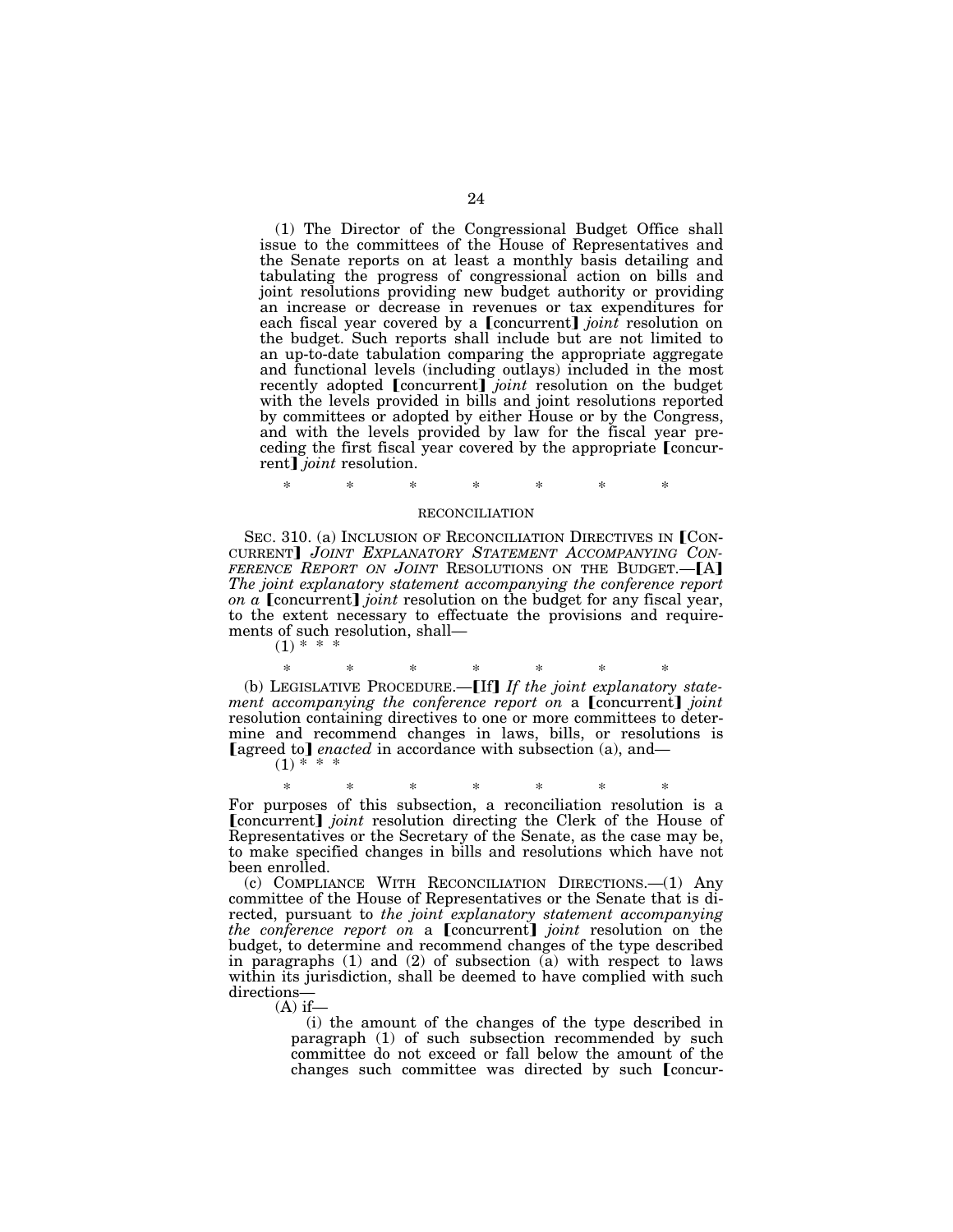rent] *joint* resolution to recommend under that paragraph by more than—  $(I) * * * *$ 

\* \* \* \* \* \* \* (ii) the amount of the changes of the type described in paragraph (2) of such subsection recommended by such committee do not exceed or fall below the amount of the changes such committee was directed by such [concurrent] *joint* resolution to recommend under that paragraph by more than—

(I) \* \* \*

\* \* \* \* \* \* \*  $(2)(A) * * * *$ \* \* \* \* \* \* \*

(C) Allocations, functional levels, and aggregates revised pursuant to this paragraph shall be considered to be allocations, functional levels, and aggregates contained in the  $[concurrent]$ *joint* resolution on the budget pursuant to section 301.

\* \* \* \* \* \* \* (d) LIMITATION ON AMENDMENTS TO RECONCILIATION BILLS AND RESOLUTIONS.—

(1) It shall not be in order in the House of Representatives to consider any amendment to a reconciliation bill or reconciliation resolution if such amendment would have the effect of increasing any specific budget outlays above the level of such outlays provided in the bill or resolution (for the fiscal years covered by the reconciliation instructions set forth in the [most] recently agreed to concurrent resolution on the budget] *most recently enacted joint resolution on the budget*), or would have the effect of reducing any specific Federal revenues below the level of such revenues provided in the bill or resolution (for such fiscal years), unless such amendment makes at least an equivalent reduction in other specific budget outlays, an equivalent increase in other specific Federal revenues, or an equivalent combination thereof (for such fiscal years), except that a motion to strike a provision providing new budget authority or new entitlement authority may be in order.

\* \* \* \* \* \* \* (5) The Committee on Rules of the House of Representatives may make in order amendments to achieve changes specified by reconciliation directives contained in a  $[concurrent]$  *joint* resolution on the budget if a committee or committees of the House fail to submit recommended changes to its Committee on the Budget pursuant to its instruction.

(e) PROCEDURE IN THE SENATE.—

(1) Except as provided in paragraph (2), the provisions of section 305 for the consideration in the Senate of [concurrent] *joint* resolutions on the budget and conference reports thereon shall also apply to the consideration in the Senate of reconciliation bills reported under subsection (b) and conference reports thereon.

\* \* \* \* \* \* \*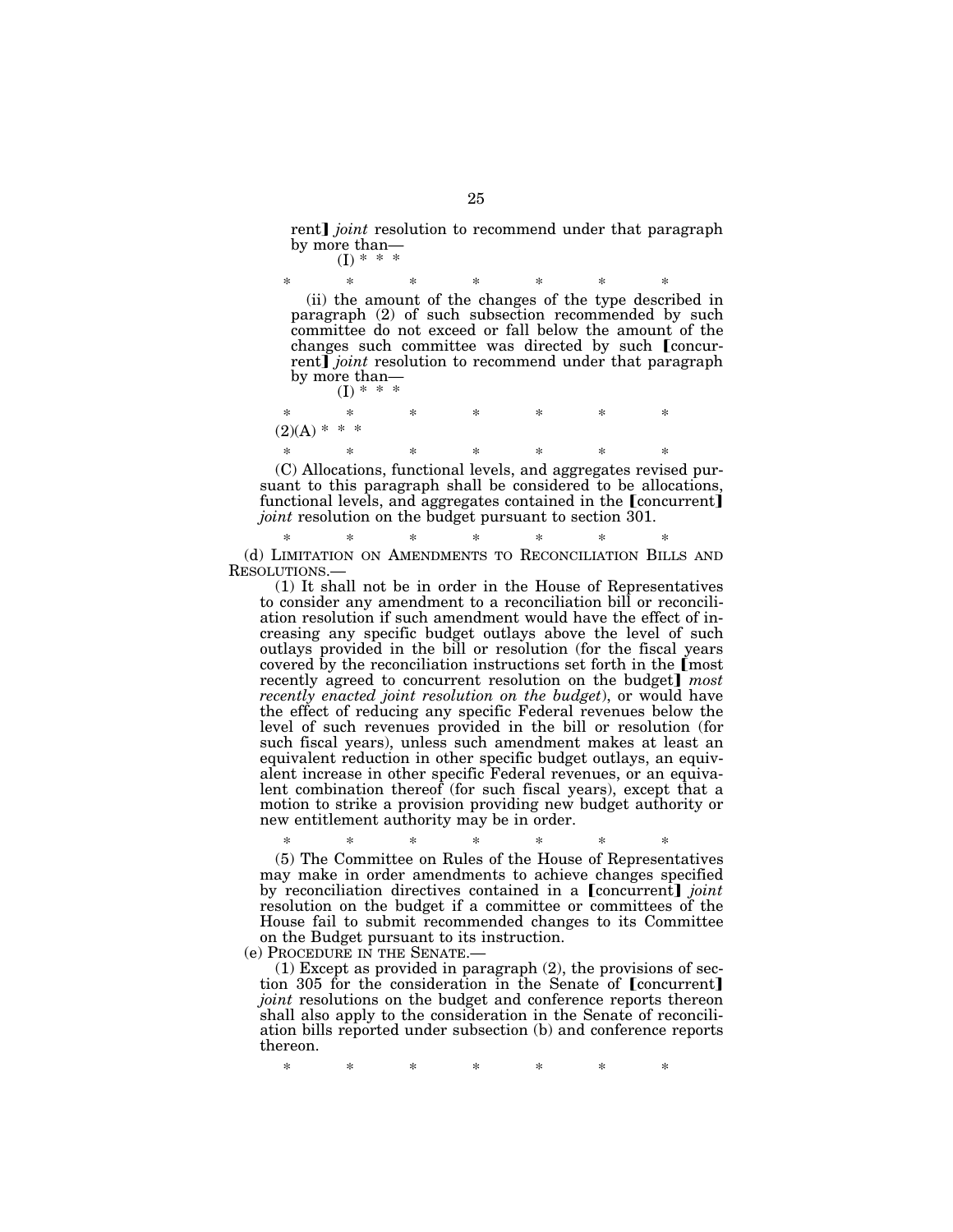(f) COMPLETION OF RECONCILIATION PROCESS.—It shall not be in order in the House of Representatives to consider any resolution providing for an adjournment period of more than three calendar days during the month of July until the House of Representatives has completed action on the reconciliation legislation for the fiscal year beginning on October 1 of the calendar year to which the adjournment resolution pertains, if reconciliation legislation is re-<br>quired to be reported by the *[concurrent] joint* resolution on the budget for such fiscal year.

(g) LIMITATION ON CHANGES TO THE SOCIAL SECURITY ACT.—Notwithstanding any other provision of law, it shall not be in order in the Senate or the House of Representatives to consider any reconciliation bill or reconciliation resolution reported pursuant to a **[concurrent]** *joint* resolution on the budget **[agreed to]** *enacted* under section 301 or 304, or a joint resolution pursuant to section 258C of the Balanced Budget and Emergency Deficit Control Act of 1985, or any amendment thereto or conference report thereon, that contains recommendations with respect to the old-age, survivors, and disability insurance program established under title II of the Social Security Act.

## BUDGET-RELATED LEGISLATION MUST BE WITHIN APPROPRIATE LEVELS

SEC. 311. (a) ENFORCEMENT OF BUDGET AGGREGATES.— (1) IN THE HOUSE OF REPRESENTATIVES.—Except as provided by subsection (c), after the Congress has completed action on a [concurrent] *joint* resolution on the budget for a fiscal year, it shall not be in order in the House of Representatives to consider any bill, joint resolution, amendment, motion, or conference report providing new budget authority or reducing revenues, if—

 $(A) * * * *$ 

\* \* \* \* \* \* \*

would cause the level of total new budget authority or total outlays set forth in the applicable [concurrent] *joint* resolution on the budget for the first fiscal year to be exceeded, or would cause revenues to be less than the level of total revenues set forth in that [concurrent] *joint* resolution for the first fiscal year or for the total of that first fiscal year and the ensuing fiscal years for which allocations are provided under section 302(a), except when a declaration of war by the Congress is in effect.

(2) IN THE SENATE.—After a [concurrent] *joint* resolution on the budget is [agreed to] *enacted*, it shall not be in order in the Senate to consider any bill, joint resolution, amendment, motion, or conference report that—

 $(A) * * * *$ 

\* \* \* \* \* \* \*

(3) ENFORCEMENT OF SOCIAL SECURITY LEVELS IN THE SEN-ATE.—After a [concurrent] *joint* resolution on the budget is **Later of the contract of the Senate of the Senate of Theorem in the Senate to** consider any bill, joint resolution, amendment, motion, or conference report that would cause a decrease in social security surpluses or an increase in social security deficits relative to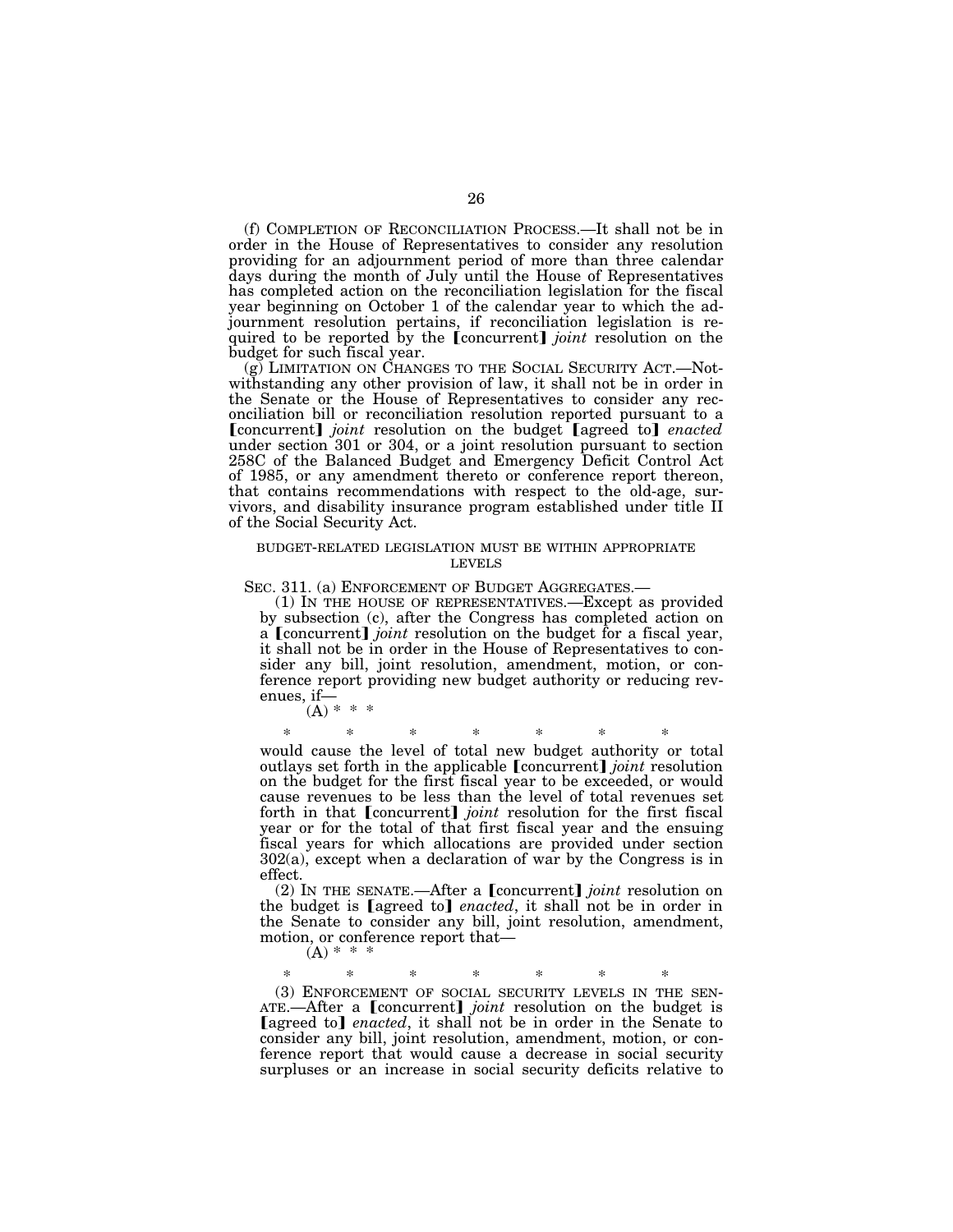the levels set forth in the applicable resolution for the first fiscal year or for the total of that fiscal year and the ensuing fiscal years for which allocations are provided under section  $302(a)$ .

\* \* \* \* \* \* \*

### DETERMINATIONS AND POINTS OF ORDER

### SEC. 312. (a)  $* * *$

if—

\* \* \* \* \* \* \* (c) MAXIMUM DEFICIT AMOUNT POINT OF ORDER IN THE SEN-<br>ATE.—It shall not be in order in the Senate to consider any [concurrent] *joint* resolution on the budget for a fiscal year, or to consider any amendment to that *[concurrent] joint* resolution, or to consider a conference report on that [concurrent] *joint* resolution,

(1) the level of total outlays for the first fiscal year set forth in that [concurrent] *joint* resolution or conference report exceeds; or

\* \* \* \* \* \* \*

#### ADJUSTMENTS

SEC. 314. (a) ADJUSTMENTS.—After the reporting of a bill or joint resolution or the offering of an amendment thereto or the submission of a conference report thereon, the chairman of the Committee on the Budget of the House of Representatives or the Senate may make appropriate budgetary adjustments of new budget authority and the outlays flowing therefrom in the same amount as required by section 251(b) of the Balanced Budget and Emergency Deficit Control Act of 1985.

(b) APPLICATION OF ADJUSTMENTS.—The adjustments made pursuant to subsection (a) for legislation shall—

(1) apply while that legislation is under consideration;

(2) take effect upon the enactment of that legislation; and

(3) be published in the Congressional Record as soon as practicable.

(c) REPORTING REVISED SUBALLOCATIONS.—Following any adjustment made under subsection (a), the Committees on Appropriations of the Senate and the House of Representatives may report appropriately revised suballocations under section 302(b) to carry out this section.

(d) EMERGENCIES IN THE HOUSE OF REPRESENTATIVES.— (1) In the House of Representatives, if a reported bill or joint resolution, or amendment thereto or conference report thereon, contains a provision providing new budget authority and outlays or reducing revenue, and a designation of such provision as an emergency requirement pursuant to 251(b)(2)(A) of the Balanced Budget and Emergency Deficit Control Act of 1985, the chair of the Committee on the Budget of the House of Representatives shall not count the budgetary effects of such provision for purposes of title III and title IV of the Congressional Budget Act of 1974 and the Rules of the House of Representatives.

(2)(A) In the House of Representatives, if a reported bill or joint resolution, or amendment thereto or conference report thereon, con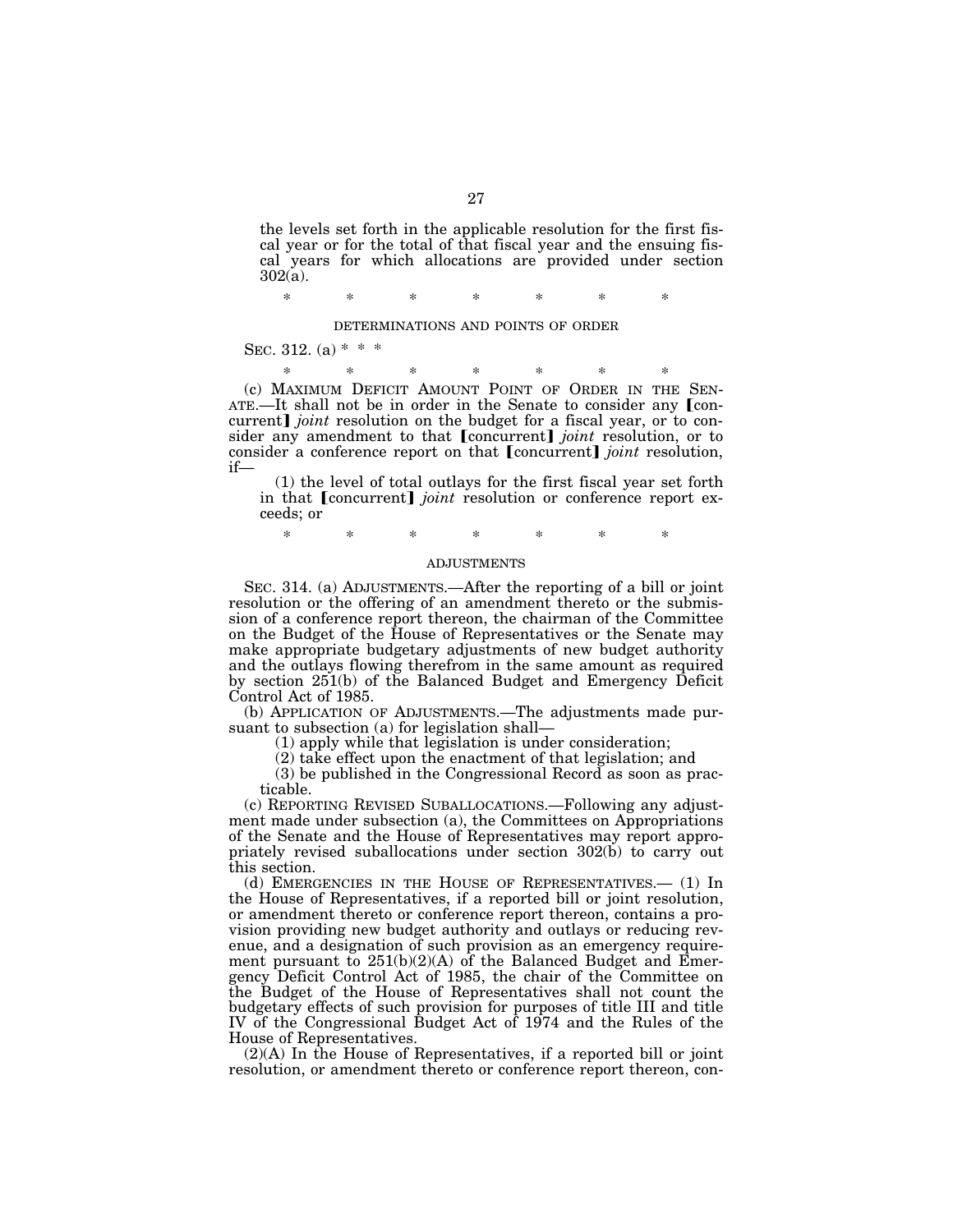tains a provision providing new budget authority and outlays or reducing revenue, and a designation of such provision as an emergency pursuant to paragraph (1), the chair of the Committee on the Budget shall not count the budgetary effects of such provision for purposes of this title and title IV and the Rules of the House of Representatives.

(B) In the House of Representatives, a proposal to strike a designation under subparagraph (A) shall be excluded from an evaluation of budgetary effects for purposes of this title and title IV and the Rules of the House of Representatives.

(C) An amendment offered under subparagraph (B) that also proposes to reduce each amount appropriated or otherwise made available by the pending measure that is not required to be appropriated or otherwise made available shall be in order at any point in the reading of the pending measure.

(e) SENATE POINT OF ORDER AGAINST AN EMERGENCY DESIGNA- TION.—

(1) IN GENERAL.—When the Senate is considering a bill, resolution, amendment, motion, amendment between the Houses, or conference report, if a point of order is made by a Senator against an emergency designation in that measure, that provision making such a designation shall be stricken from the measure and may not be offered as an amendment from the floor.<br>(2) SUPERMAJORITY WAIVER AND APPEALS.—

 $(A)$  WAIVER.—Paragraph  $(1)$  may be waived or suspended in the Senate only by an affirmative vote of threefifths of the Members, duly chosen and sworn.

(B) APPEALS.—Appeals in the Senate from the decisions of the Chair relating to any provision of this subsection shall be limited to 1 hour, to be equally divided between, and controlled by, the appellant and the manager of the bill or joint resolution, as the case may be. An affirmative vote of three-fifths of the Members of the Senate, duly chosen and sworn, shall be required to sustain an appeal of the ruling of the Chair on a point of order raised under this subsection.

(3) DEFINITION OF AN EMERGENCY DESIGNATION.—For purposes of paragraph (1), a provision shall be considered an emergency designation if it designates any item pursuant to section  $251(b)(2)(A)(i)$  of the Balanced Budget and Emergency Deficit Control Act of 1985.

(4) FORM OF THE POINT OF ORDER.—A point of order under paragraph (1) may be raised by a Senator as provided in section 313(e) of the Congressional Budget Act of 1974.

(5) CONFERENCE REPORTS.—When the Senate is considering a conference report on, or an amendment between the Houses in relation to, a bill, upon a point of order being made by any Senator pursuant to this section, and such point of order being sustained, such material contained in such conference report shall be deemed stricken, and the Senate shall proceed to consider the question of whether the Senate shall recede from its amendment and concur with a further amendment, or concur in the House amendment with a further amendment, as the case may be, which further amendment shall consist of only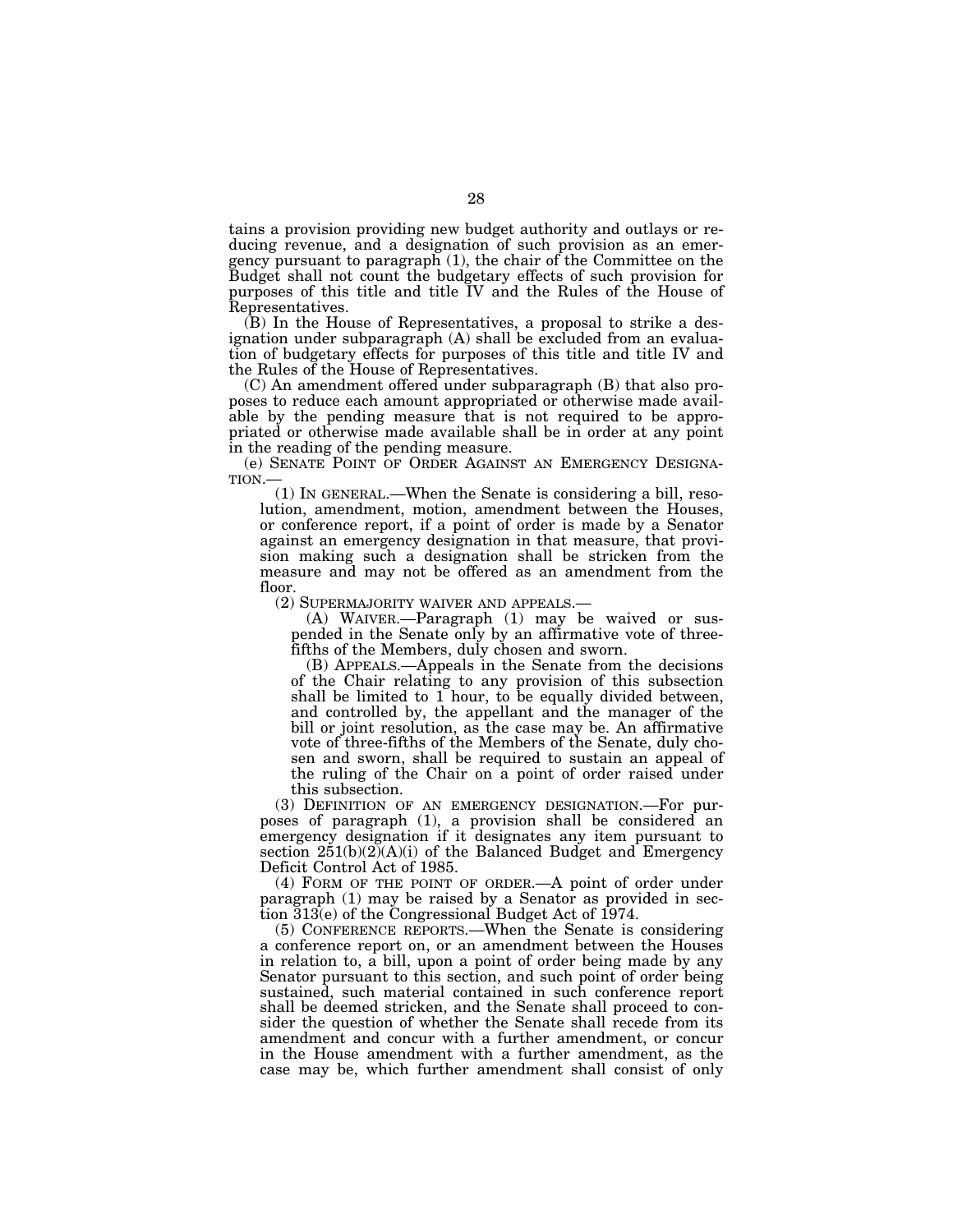that portion of the conference report or House amendment, as the case may be, not so stricken. Any such motion in the Senate shall be debatable. In any case in which such point of order is sustained against a conference report (or Senate amendment derived from such conference report by operation of this subsection), no further amendment shall be in order.

(f) ENFORCEMENT OF DISCRETIONARY SPENDING CAPS.—It shall not be in order in the House of Representatives or the Senate to consider any bill, joint resolution, amendment, motion, or conference report that would cause the discretionary spending limits as set forth in section 251 of the Balanced Budget and Emergency Deficit Control Act to be exceeded.

\* \* \* \* \* \* \*

### *AUTOMATIC CONGRESSIONAL ENFORCEMENT OF JOINT RESOLUTION*

*SEC. 316. For purposes of congressional enforcement under titles III and IV of this Act and the rules of the House of Representatives and the Senate, the aggregates, allocations, and any other matters that pertain solely to the Congress set forth in the joint resolution shall be considered as enforceable upon enactment or 15 days following presentment to the President, whichever occurs earlier.* 

## TITLE IV—ADDITIONAL PROVISIONS TO IMPROVE FISCAL PROCEDURES

## PART A—GENERAL PROVISIONS

\* \* \* \* \* \* \*

### OFF-BUDGET AGENCIES, PROGRAMS, AND ACTIVITIES

SEC. 405. (a) Notwithstanding any other provision of law, budget authority, credit authority, and estimates of outlays and receipts for activities of the Federal budget which are off-budget immediately prior to the date of enactment of this section, not including activities of the Federal Old-Age and Survivors Insurance and Federal Disability Insurance Trust Funds, shall be included in a budget submitted pursuant to section 1105 of title 31, United States Code, and in a [concurrent] *joint* resolution on the budget reported pursuant to section 301 or section 304 of this Act and shall be considered, for purposes of this Act, budget authority, outlays, and spending authority in accordance with definitions set forth in this Act.

\* \* \* \* \* \* \*

## TITLE IX—MISCELLANEOUS PROVISIONS; EFFECTIVE DATES

\* \* \* \* \* \* \*

#### EXERCISE OF RULEMAKING POWERS

SEC. 904. (a)  $*$  \*

\* \* \* \* \* \* \* (d) APPEALS.—